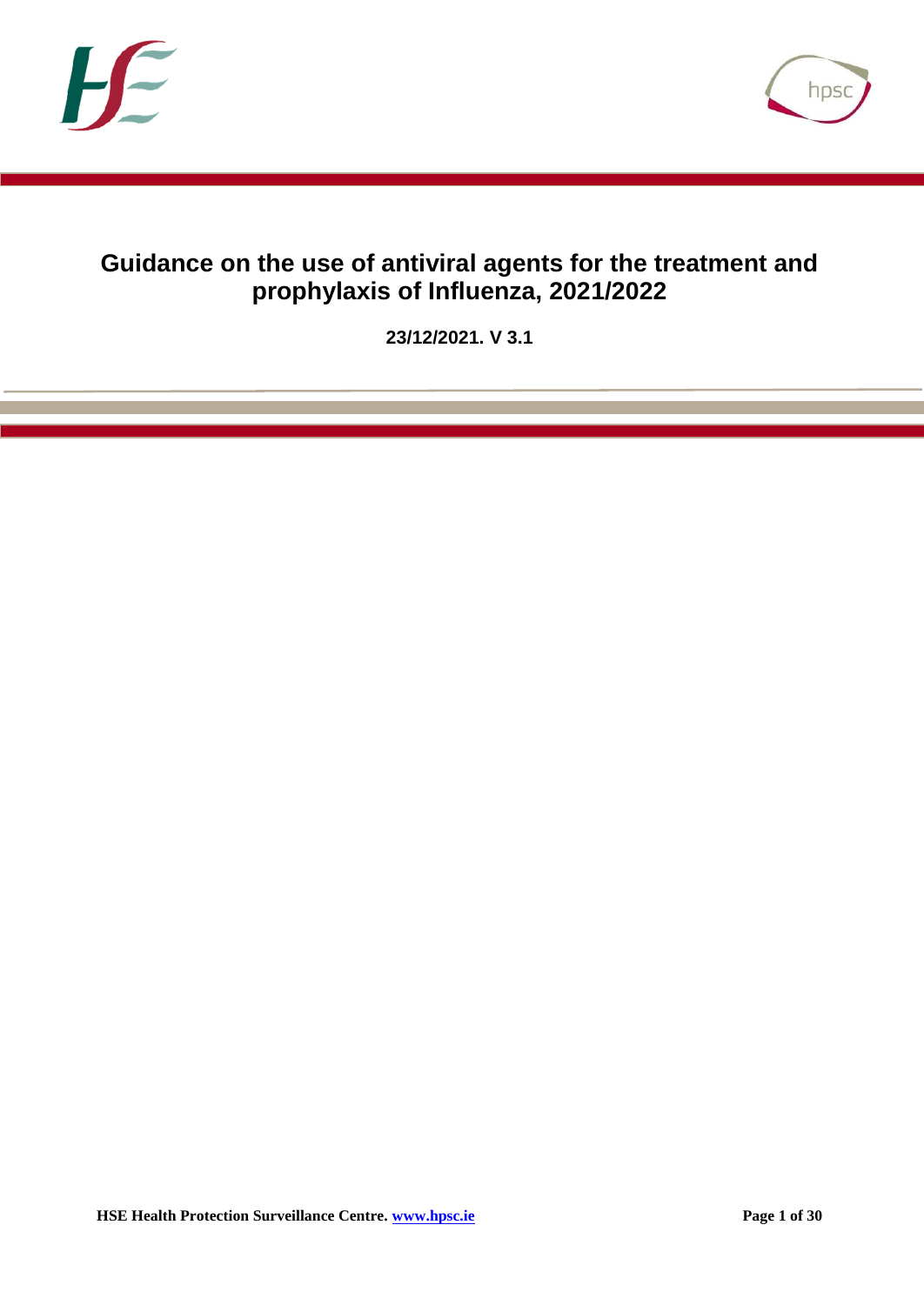## **Table of Contents**

| Section 1.1: Treatment of adults and children in the community/Emergency Departments with                                                                                                                                                         |  |
|---------------------------------------------------------------------------------------------------------------------------------------------------------------------------------------------------------------------------------------------------|--|
| Section 2.2: Selection of antivirals for post exposure chemoprophylaxis17<br>Section 2.3: Antiviral dosage and schedules for post exposure chemoprophylaxis  18<br>Appendix A: Use of antivirals in pregnancy, breastfeeding, hepatic dysfunction |  |
| Appendix B: Antiviral medications authorised by the European Medicines Agency but not                                                                                                                                                             |  |
|                                                                                                                                                                                                                                                   |  |
|                                                                                                                                                                                                                                                   |  |
|                                                                                                                                                                                                                                                   |  |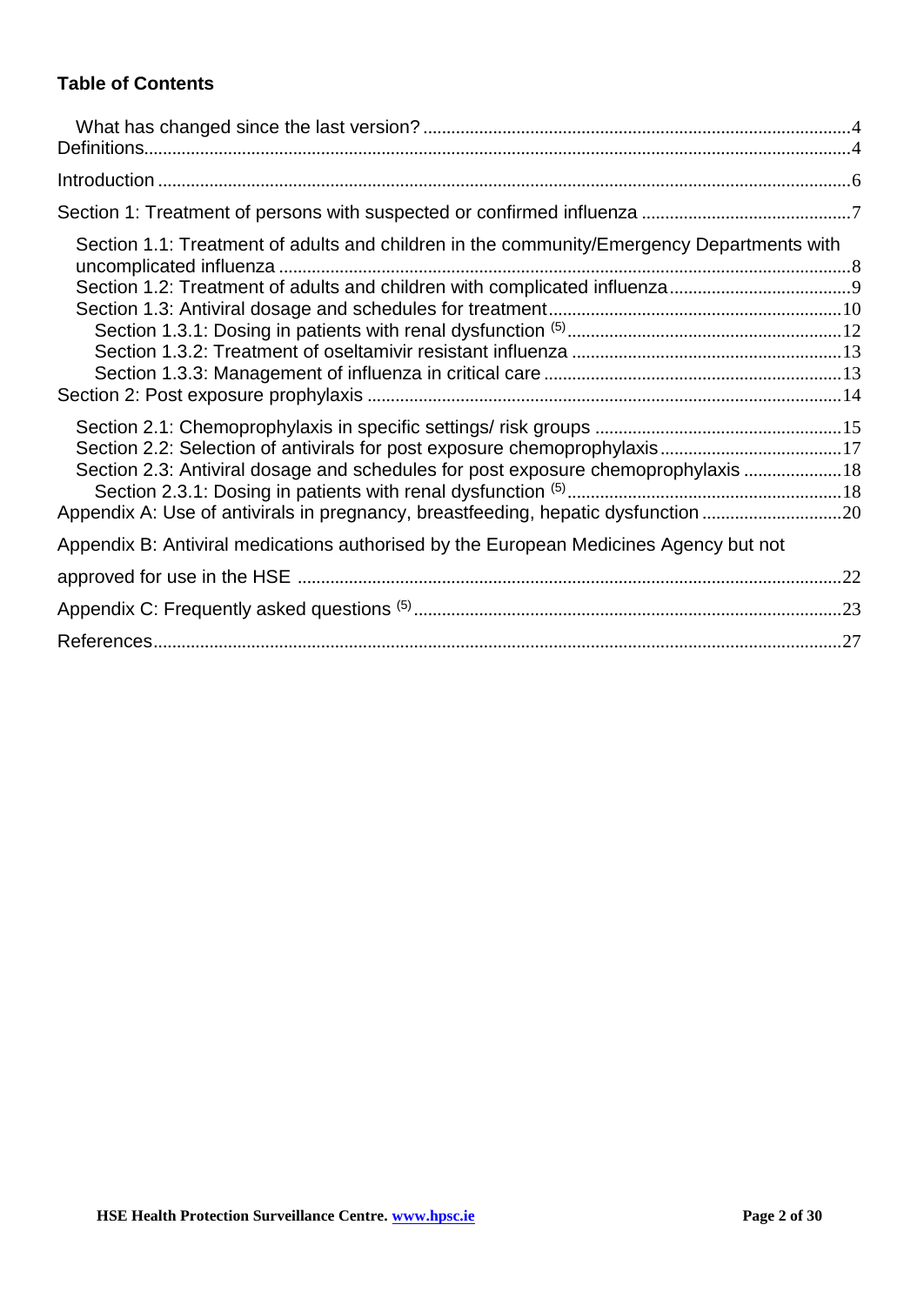### **Foreword**

The influenza antiviral neuraminidase inhibitors (referred to herein as antivirals) are currently recommended for the treatment and prophylaxis (prevention) of seasonal influenza by a number of organisations worldwide including the World Health Organization (WHO), the Centers for Disease Control and Prevention (CDC) USA, the European Centre for Disease Prevention and Control (ECDC) and Public Health England (PHE).

This guidance summarises the current Irish recommendations for the use of antivirals in the treatment and prophylaxis of seasonal influenza. It draws on guidance already issued by PHE, ECDC, CDC and the WHO. It applies to the management of the currently circulating seasonal influenza viruses, influenza A(H1N1)pdm09, influenza A(H3N2) and influenza B.

In keeping with the international guidance cited above, this guidance recommends the targeted use of antivirals for the treatment of uncomplicated influenza for specific at-risk groups in the population who are at increased risk of severe illness and death due to influenza. These groups include persons aged 65 years and older, pregnant women, residents of residential care facilities (RCF) for the elderly and others e.g. those with intellectual disabilities, those who are immunosuppressed and persons with chronic medical conditions. The guidance recommends antiviral treatment for patients with complicated influenza, regardless of whether or not they belong to an at-risk group. The targeted use of antivirals for post-exposure prophylaxis is recommended for those in at-risk groups.

Antivirals may be prescribed at any time in the secondary care setting for patients with suspected or confirmed influenza. However, it is recommended that prescribing of antivirals in primary care only occurs when the Health Protection Surveillance Centre (HPSC) issues an alert that influenza is circulating in the community<sup>1</sup>.

Due to the complex nature of influenza management, clinicians with enquiries about individual patients may wish to seek specialist advice about the use of antivirals from local consultant medical microbiologists, consultants in infectious diseases and virologists. Early specialist advice is recommended for the management of all patients with complicated influenza. Local Departments of Public Health should be notified of all local influenza/acute respiratory outbreaks. Separate guidance on management of influenza outbreaks in RCF is available on the [HPSC website.](http://www.hpsc.ie/a-z/respiratory/influenza/seasonalinfluenza/guidance/residentialcarefacilitiesguidance/)

As influenza management is a complex and evolving area, this guidance document may be updated during the season.

<span id="page-2-0"></span>Clinicians may be aware of the Cochrane review on the efficacy of antivirals which was published in 2014. (1) In Ireland, recommendations for antiviral medications remain unchanged as per CDC (USA), the Infectious Disease Society of America (IDSA), ECDC and PHE. <sup>(2-6)</sup>

**<sup>1</sup> Rates above the ILI threshold combined with sentinel GP influenza positivity >10% indicate the likelihood that influenza is circulating in the community.**

**HSE Health Protection Surveillance Centre. [www.hpsc.ie](http://www.hpsc.ie/) Page 3 of 30**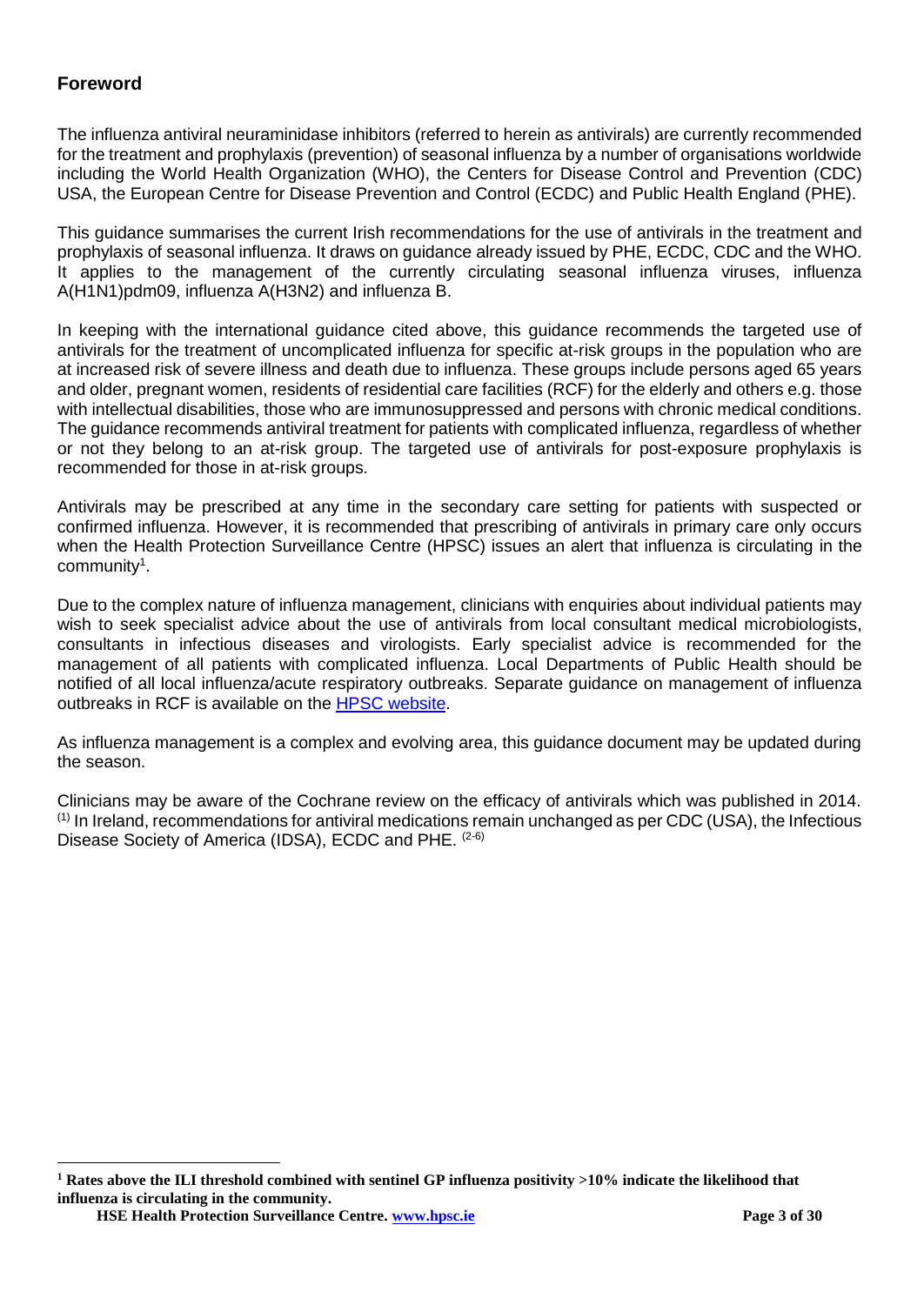**What has changed since the last version?**

| <b>Version</b> | <b>Date</b> | <b>Changes from previous version</b>                                                                    | Draft by           |
|----------------|-------------|---------------------------------------------------------------------------------------------------------|--------------------|
| 3.1            | 20/12/2021  | Added in point in the introduction regarding the<br>$\bullet$                                           | <b>HPSC</b>        |
|                |             | co-circulation of influenza and SARS-CoV-2                                                              |                    |
| 3.0            | 4/11/2021   | Description of zanamivir inhaled status expanded<br>$\bullet$                                           | <b>AMRIC &amp;</b> |
|                |             | to "authorised for use in the EU but not marketed                                                       | <b>HPSC</b>        |
|                |             | in Ireland; zanamivir inhaler is only available as                                                      |                    |
|                |             | an unlicensed product in Ireland"                                                                       |                    |
|                |             | Removal of peramivir (withdrawn from use in the                                                         |                    |
|                |             | European Union 20/11/2020)                                                                              |                    |
|                |             | Updated licensed indication for oseltamivir oral                                                        |                    |
|                |             | suspension to include treatment of those under 1                                                        |                    |
|                |             | year, including full term neonates (as per EMA                                                          |                    |
|                |             | authorisation)                                                                                          |                    |
|                |             | Oseltamivir licensed for post exposure prevention                                                       |                    |
|                |             | of Influenza in those $\leq 1$ year during a pandemic                                                   |                    |
|                |             | influenza outbreak                                                                                      |                    |
|                |             | <b>SmPC</b> links updated<br>$\bullet$                                                                  |                    |
|                |             | Change of wording in expression of dosing in all                                                        |                    |
|                |             | tables, for example BD changed to every 12 hours                                                        |                    |
|                |             | Rename and update of Appendix B and removal of                                                          |                    |
|                |             | all agents without an EMA authorisation for                                                             |                    |
|                |             | influenza treatment/prophylaxis                                                                         |                    |
| 2.0            | 04/11/2020  | In the previous version it was stated that<br>$\bullet$                                                 | <b>AMRIC &amp;</b> |
|                |             | treatment with zanamivir (unlicensed available as                                                       | <b>HPSC</b>        |
|                |             | inhaler) should be initiated within 36 hours of                                                         |                    |
|                |             | symptom onset. In this updated version this advice                                                      |                    |
|                |             | has been amended to state that treatment with                                                           |                    |
|                |             | zanamivir (unlicensed available as inhaler) should<br>be initiated within 48 hours of symptom onset for |                    |
|                |             | adults and 36 hours for children.                                                                       |                    |
|                |             | Previous recommendation that use of oseltamivir                                                         |                    |
|                |             | as treatment for longer than 5 days is an off-label                                                     |                    |
|                |             | use has been amended to state that use of                                                               |                    |
|                |             | oseltamivir as treatment for longer than 5 days in                                                      |                    |
|                |             | patients other than those who are                                                                       |                    |
|                |             | immunocompromised is an off-label use.                                                                  |                    |

# <span id="page-3-0"></span>**Definitions**

**Uncomplicated influenza:** Influenza presenting with fever, cough, sore throat, coryza, generalised symptoms (headache, malaise, myalgia, arthralgia), and sometimes gastrointestinal symptoms, but without any complications of influenza e.g. pneumonia, acute respiratory distress syndrome (ARDS).

**Complicated influenza:** Influenza requiring hospital admission and/or with symptoms and signs of lower respiratory tract infection (hypoxaemia, dyspnoea, lung infiltrate), central nervous system involvement and/or a significant exacerbation of an underlying medical condition.

### **Risk factors for complicated influenza:**

**HSE Health Protection Surveillance Centre.** *www.hpsc.ie* **Page 4 Page 4 of 30**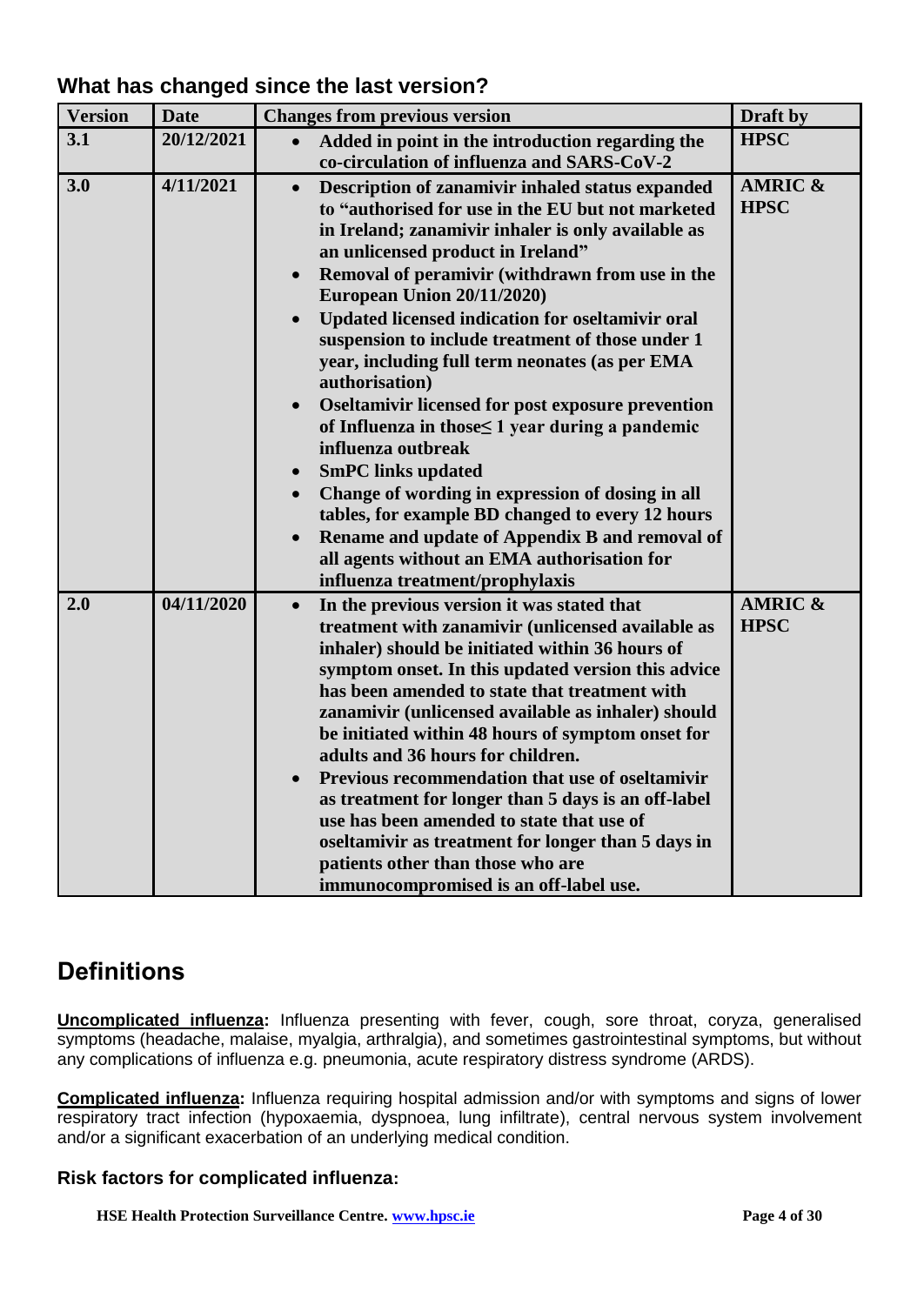- a. Age 65 years and over
- b. Pregnancy (including up to two weeks post-partum)
- c. Children aged <2 years of age
- d. Chronic respiratory disease including those on medication for asthma
- e. Chronic heart, kidney, liver or neurological disease
- f. Diabetes mellitus
- g. Haemoglobinopathies
- h. Immunosuppression (whether due to treatment or disease e.g. HIV)
- i. Morbid obesity (BMI ≥40)
- j. Those with any condition that can compromise respiratory function (e.g. cognitive dysfunction, spinal cord injury, seizure disorder, or other neuromuscular disorder), especially those attending special schools/day centres.
- k. Those with Down Syndrome
- l. Persons with moderate to severe neurodevelopmental disorders such as cerebral palsy and intellectual disability
- m. Residents of nursing homes or RCF. (7, 8)

#### **Severe immunosuppression:**

Examples of severe immunosuppression relevant to this guidance are outlined below. Degrees of immunosuppression are difficult to quantify and individual variation exists, therefore this list is not comprehensive.

- A. Genetic diseases:
	- Autoimmune polyendocrinopathy candidiasis ectodermal dystrophy
	- Inborn errors in the interferon pathway
- B. Cancer
	- Receiving or within 6 weeks of receiving systemic cytotoxic chemotherapy, targeted therapy, monoclonal antibodies or immunotherapies
	- Receiving treatment or pending treatment for a haematological cancer
	- Undergoing or within 6 weeks of surgery or radical radiotherapy for lung or head and neck cancer
	- Advanced/ metastatic cancer
	- Haematological within 5 years of treatment
- C. Transplantation:
	- Listed for solid organ or haematopoietic stem cell transplant (HSCT)
	- Post solid organ transplant at any time
	- Post HSCT within 12 months
- D. Patients with current graft-versus-host disease
- E. Treatment
	- Immunosuppressive treatments including but not limited to cyclophosphamide, rituximab, alemtuzumab, cladribine or ocrelizumab in the last 6 months
	- High dose systemic steroids. The following doses of prednisolone (or equivalent dose of other glucocorticoid) are likely to be immunosuppressive:
		- o Adults and children ≥10kg: ≥40mg/day for more than 1 week, or ≥20mg/day for 2 weeks or longer
		- o Children <10 kg: 2mg/kg/day for 2 weeks or longer
	- HIV, not on treatment or CD4 count <200 x10-6L for adults

See Chapter 3a and Chapter 5a of the [National Immunisation Guidelines](https://urldefense.com/v3/__https:/scanner.topsec.com/?d=1762&t=6aefbf363a8528d57d54d383674095359d60fca7&r=show&u=https*3A*2F*2Fwww.hse.ie*2Feng*2Fhealth*2Fimmunisation*2Fhcpinfo*2Fguidelines*2F__;JSUlJSUlJSUl!!CfJOjA!Tj_X0PWsx93VKyEgli3T_bREzVbWjEFoN8XUAPVKLFpds2Rl5xNs-MKjHzhHMpw8rg$) for more details.

**This guidance should be used by clinicians in conjunction with the summary of product characteristics (SmPC) for these medicines, particularly with reference to the contraindications, interactions and adverse events.**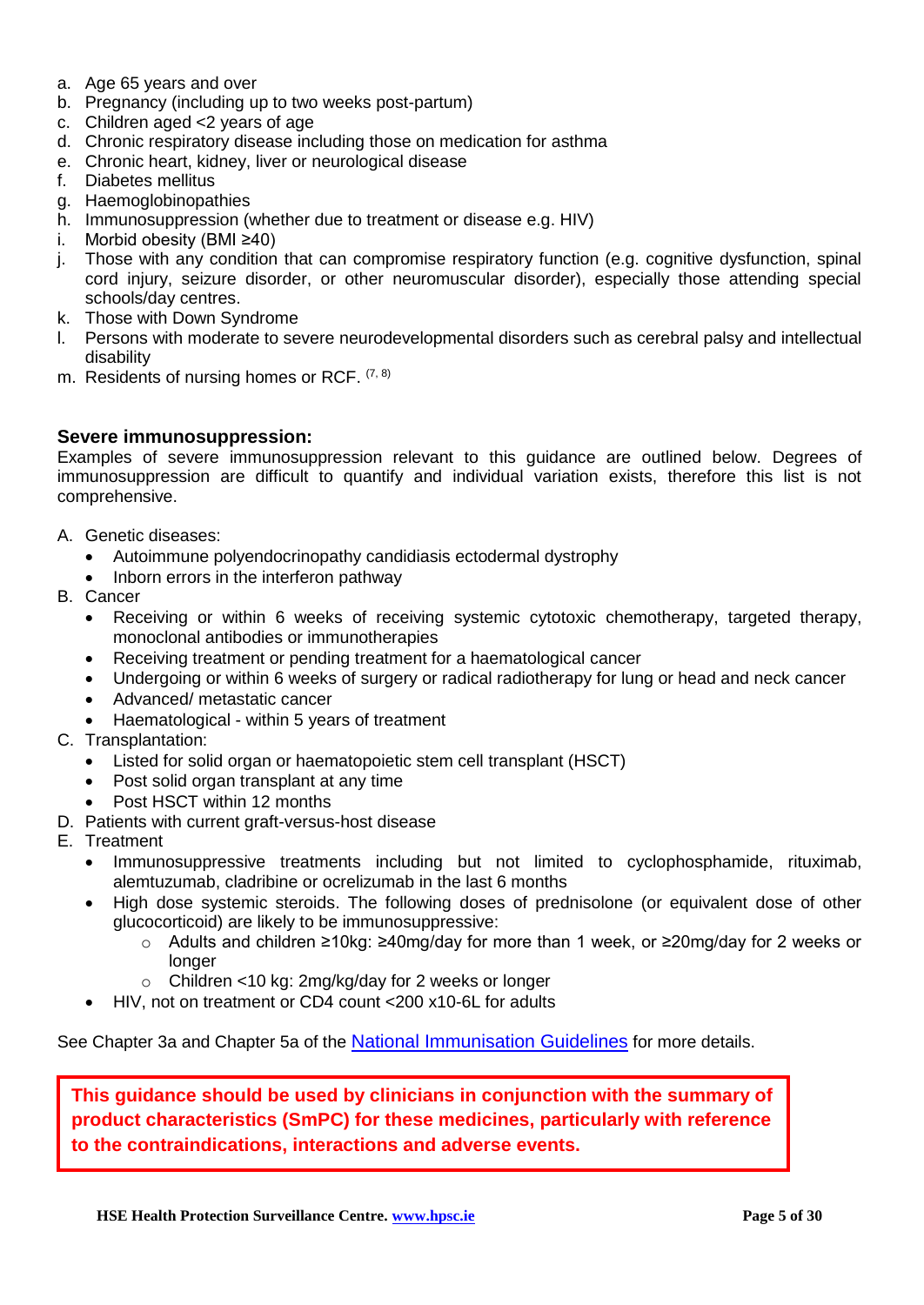# <span id="page-5-0"></span>**Introduction**

Influenza antiviral neuraminidase inhibitors (NAI) can be used to treat or prevent influenza. Antiviral medications are an important adjunct to vaccination and [infection prevention and control](https://www.hpsc.ie/a-z/respiratory/coronavirus/novelcoronavirus/guidance/infectionpreventionandcontrolguidance/hseinfectionpreventionandcontrolguidanceandframework/) practices in the control of influenza. Influenza vaccination and infection prevention and control practices are of the utmost importance in the prevention of influenza and are universally preferred over the administration of chemoprophylaxis. Separate guidance of the management of influenza in RCF is available on the [HPSC website](http://www.hpsc.ie/A-Z/Respiratory/Influenza/SeasonalInfluenza/Guidance/ResidentialCareFacilitiesGuidance/)

SARS-CoV-2, causing COVID-19, is a major addition to the respiratory virus threats for the population <sup>(5)</sup>. The similar presentation of COVID-19 and Influenza makes the clinical diagnosis of influenza more challenging. This favours increased use of virological testing to guide case management and outbreak response. Non-pharmaceutical measures against COVID-19 also reduce the transmission of influenza <sup>(9)</sup>, however, influenza remains an important health risk when non-pharmaceutical interventions are not in place and in-person mixing occurs <sup>(10)</sup>. Coinfection of a patient with influenza and SARS-CoV-2 is possible and may be associated with increased mortality <sup>(11)</sup>. A review of the literature found no data to indicate any adverse impact of initiating neuraminidase inhibitors in patients with COVID-19. COVID-19 is not a contraindication to prescribing influenza antivirals where prompt initiation for suspected or confirmed influenza is required <sup>(5)</sup>.

Two antiviral medications are recommended for use in Ireland during the 2021-2022 influenza season: oseltamivir and zanamivir (inhaled & intravenous). It should be noted that zanamivir inhaler is authorised for use in the EU but not marketed in Ireland; zanamivir inhaler is only available as an unlicensed product in Ireland. Both oseltamivir and zanamivir are antiviral neuraminidase inhibitors which have activity against seasonal influenza A and B.

Early antiviral treatment can reduce the risk of complications from influenza, e.g. otitis media in young children, pneumonia and respiratory failure, shorten duration of illness among acutely ill patients and reduce morbidity, including hospitalisation, and mortality among patients with severe infection.  $(7, 12-13)$ 

Antiviral treatment is recommended as early as possible for any patient with suspected or confirmed influenza who:

- 1. is hospitalised
- 2. has severe complications or progressive illness
- 3. is at higher risk from influenza complications (see risk groups for influenza in Definitions section, P. 4 & 5 of this document)

Antiviral treatment can also be considered for any previously healthy symptomatic outpatient (not at high risk) with suspected or confirmed influenza on the basis of clinical judgement. Ideally, treatment should be initiated early, within 48 hours of symptom onset if oseltamivir is being used and within 48 hours for adults or 36 hours for children if inhaled zanamivir is being used (7)

Clinical judgement on the basis of the patient's disease severity and progression, age, underlying medical conditions, likelihood of influenza, and time since symptom onset is important when considering the initiation of antiviral therapy for high risk outpatients. The greatest benefit is achieved when antiviral therapy is commenced within 36 or 48 hours of symptom onset depending on which NAI is used. However, antiviral therapy may still be beneficial in patients with severe complicated or progressive illness and in hospitalised patients when administered more than 48 hours after symptom onset. (14, 15)

<span id="page-5-1"></span>Empiric antiviral treatment is often necessary and providers should not delay commencement of treatment while awaiting confirmatory diagnostic test results or if specimens are not obtained. Patients with suspected influenza should complete a full course of antiviral treatment regardless of an initial 'influenza not detected' result, unless an alternative diagnosis can be established and clinical judgement suggests that influenza is an unlikely diagnosis. (7)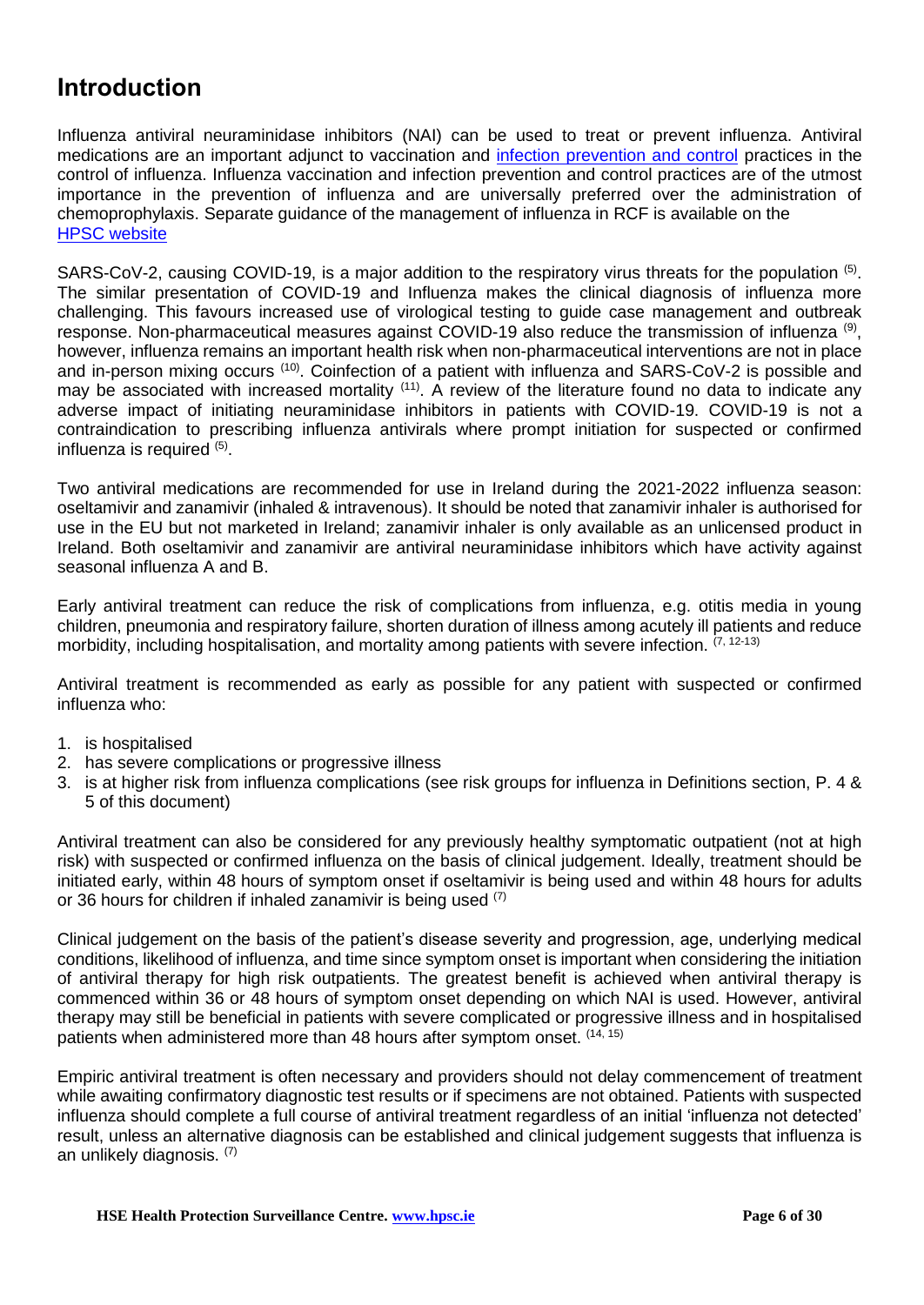# **Section 1: Treatment of persons with suspected or confirmed influenza**

**Figure 1: Selection of antiviral therapy for the treatment of influenza** 

**Please refer to the definitions provided on Page 4 when using Figure 1.**



- 1. For treatment of suspected or confirmed oseltamivir resistant influenza, see section 1.3.2.
- 2. Rapid emergence of oseltamivir resistance on treatment has been described in these patients **(see Footnote2)**. Resistance to oseltamivir has been described in infections from influenza A(H1N1)pdm09 subtype but not in those from influenza A(H3N2) to date (personal communication with NVRL). Clinicians may consider the use of zanamivir (inhaler authorised for use in the EU but not marketed in Ireland; zanamivir inhaler is only available as an unlicensed product in Ireland) as first line therapy in immunosuppressed patients with suspected or confirmed influenza A(H1N1)pdm09 based on clinical judgement. In immunosuppressed patients, if no clinical improvement is seen within 5 days, test for antiviral resistance (at NVRL).
- <sup>3.</sup> Inhaled zanamivir may not be an effective delivery route in some patients, including those unable to administer the inhaler and patients with severe underlying respiratory disease. It is not licensed for use in children less than five years of age **(see Footnote 3)**. The powder preparation for the inhaler should **NEVER** be made into nebuliser solution or administered to a mechanically ventilated patient.
- <sup>4.</sup> For treatment of complicated influenza, see section 1.2.<br><sup>5.</sup> Zanamivir is licensed for intravenous (IV) administration
- 5. Zanamivir is licensed for intravenous (IV) administration in Ireland and approved for reimbursement by the Health Services Executive for the following indication: - for the treatment of complicated and potentially life-threatening influenza A or B virus infection in adult and paediatric patients (aged ≥6 months) when: (a) The patient's influenza virus is known or suspected to be resistant to anti-influenza medicinal products other than zanamivir, and/or (b) Other anti-viral medicinal products for treatment of

 **<sup>2</sup> Footnote 1:** Oseltamivir resistance sometimes within one week of treatment initiation has been reported particularly among immunocompromised patients with influenza A(H1N1) pdm09. <sup>(16)</sup> Infection prevention and control measures are especially important for patients who are immunocompromised in order to reduce the transmission of oseltamivir-resistant viruses.

**<sup>3</sup> Footnote 2:** Please note that this guidance describes the use of unlicensed medications for which there is limited safety and efficacy data. Specialist advice should always be obtained before using these products. This guidance represents the views of the HPSC influenza expert subgroup and not that of any manufacturer of medicines.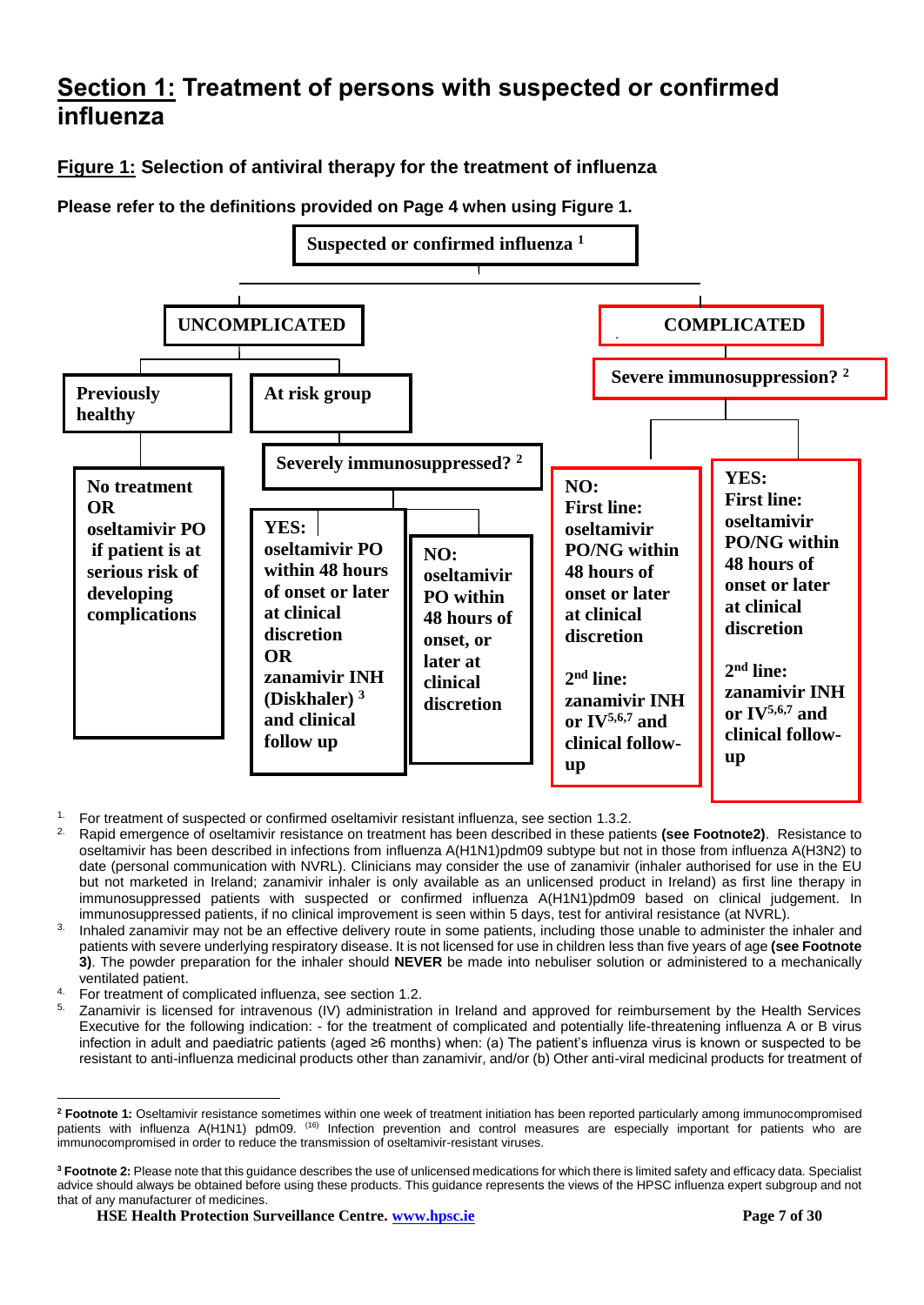influenza, including inhaled zanamivir, are not suitable for the individual patient. Refer to the zanamivir SmPC (summary of product characteristics) for prescribing information-see [HPRA website](https://www.hpra.ie/homepage/medicines/medicines-information/find-a-medicine/results/item?pano=EU/1/18/1349/001&t=Dectova)

- <sup>6.</sup> The use of IV zanamivir should be supervised by an infection expert (consultant clinical microbiologist/virologist or infectious diseases consultant) and a consultant in intensive care medicine (if the patient is being treated in critical care). Where possible, patients who have good respiratory function despite their illness and who can use the inhaler should receive inhaled zanamivir rather than IV zanamivir unless there is multiorgan failure
- <sup>7.</sup> Zanamivir is available for inhalation (authorised for use in the EU but not marketed in Ireland; zanamivir inhaler is only available as an unlicensed product in Ireland) or as an aqueous solution for IV use.

In general, influenza A(HIN1)pdm09 is considered to be higher risk for the development of oseltamivir resistance, while influenza A(H3N2) and influenza B are considered lower risk. There are many possible subtypes that cause human infection and further advice further advice on the risk of individual subtypes can be obtained from a consultant medical microbiologist or virologist.

The risk of resistance is highest in people who are severely immunosuppressed. The selection of first line drugs in severely immunosuppressed individuals should take into account the subtype of influenza causing infection or, if not yet known, the dominant strain of influenza that is circulating during the influenza season. The dominant circulating strain of influenza can be obtained from the HPSC weekly influenza reports available on [HPSC website](http://www.hpsc.ie/A-Z/Respiratory/Influenza/SeasonalInfluenza/Surveillance/InfluenzaSurveillanceReports/)

## <span id="page-7-0"></span>**Section 1.1: Treatment of adults and children in the community/Emergency Departments with uncomplicated influenza**

**All patients should be advised of the symptoms of complicated influenza and told to seek medical help should their condition worsen.** 

- 1. **Previously healthy people (excluding pregnant women**): No antiviral treatment (symptomatic treatment only) **OR** oseltamivir (PO) if the clinician feels the patient is at serious risk of developing complications from influenza. Commence therapy within 48 hours of onset (or later at clinical discretion). See Table 1, section 1.3 for dosage.
- 2. **At risk population including pregnant women (but excluding severely immunosuppressed patients)**: Oseltamivir (PO) (See Table 1, section 1.3 for dosage). Do not wait for laboratory confirmation. Treatment should be started as soon as possible, ideally within 48 hours of onset. There is evidence that treatment may reduce the risk of mortality up to five days after symptom onset. (13, 14, 17) Treatment after 48 hours is an off-label use of oseltamivir and clinical judgement should be used**.**
- 3. **Severely immunosuppressed patients:** Oseltamivir (PO) (See Table 1, section 1.3 for dosage). Treatment should start as soon as possible and ideally within 48 hours of symptom onset (or later at clinical discretion). Rapid emergence of oseltamivir resistance on treatment has been described in these patients and they should be monitored closely **(see Footnote 4)**. In general influenza A (H1N1) pdm09 is considered to be a higher risk for the development of oseltamivir resistance whilst influenza A (H3N2) and influenza B are considered lower risk<sup>(5)</sup>. Clinicians may consider the use of zanamivir (inhaler) as first line therapy (ideally within 36 hours of symptom onset) in immunosuppressed patients with suspected or confirmed influenza A(H1N1)pdm09 based on clinical judgement (see Table 1, section 1.3 for dosage). In immunosuppressed patients, if no clinical improvement is seen within 5 days, test for antiviral resistance (at NVRL).
- **4. Suspected or confirmed oseltamivir resistant influenza in a patient who requires treatment**: Zanamivir (inhaler). Treatment should be started as soon as possible and ideally within 48 hours of symptom onset for adults and within 36 hours for children.

**<sup>4</sup> Footnote 3:** Oseltamivir resistance sometimes within one week of treatment initiation has been reported, particularly among immunocompromised patients with influenza A(H1N1) pdm09<sup>(16, 18)</sup> Infection prevention and control measures are especially important for patients who are immunocompromised in order to reduce the transmission of oseltamivir-resistant viruses.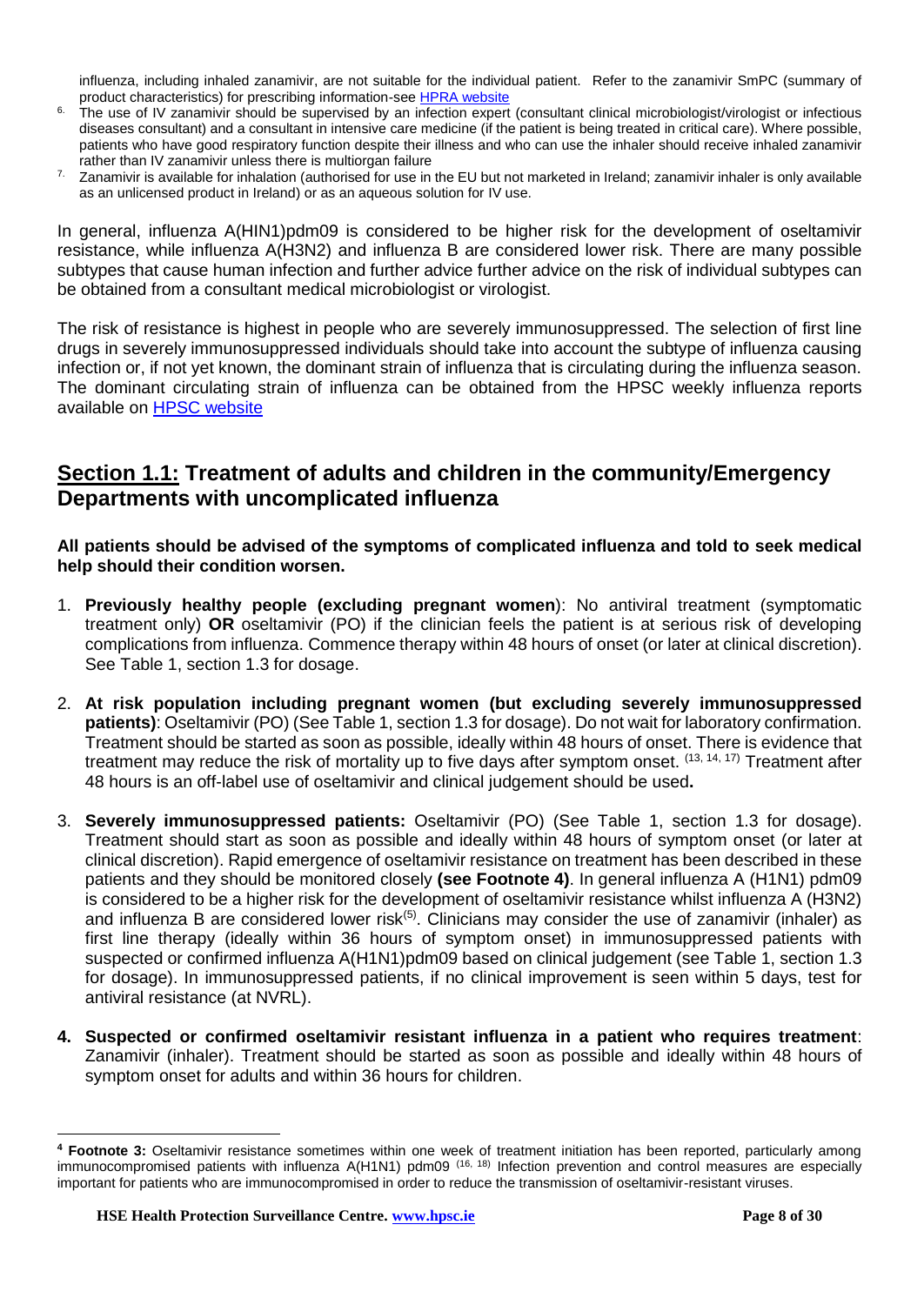- **5. Management of patients for whom zanamivir is indicated, who are unable to administer inhaled zanamivir:** Some patients who would normally receive inhaled zanamivir are unable to use it, either due to underlying severe respiratory disease or inability to effectively administer the inhaler (including children less than 5 years of age for whom zanamivir is unlicensed).
	- a. Patients who are severely immunosuppressed and cannot take inhaled zanamivir should receive oseltamivir PO. As they are at increased risk of developing oseltamivir resistant influenza, they should be reviewed clinically to assess response to therapy.
		- b. Patients who have suspected or confirmed oseltamivir resistant infection and cannot take inhaled zanamivir should be considered for IV zanamivir. This decision will always be based on clinical judgement.
		- c. Zanamivir is licensed for intravenous (IV) administration in Ireland and approved for reimbursement by the Health Services Executive for the following indication: - for the treatment of complicated and potentially life-threatening influenza A or B virus infection in adult and paediatric patients (aged ≥6 months) when: (a) The patient's influenza virus is known or suspected to be resistant to anti-influenza medicinal products other than zanamivir, and/or (b) Other anti-viral medicinal products for treatment of influenza, including inhaled zanamivir, are not suitable for the individual patient. Refer to the zanamivir SmPC (summary of product characteristics) for prescribing information-see [HPRA website](https://www.hpra.ie/homepage/medicines/medicines-information/find-a-medicine/results/item?pano=EU/1/18/1349/001&t=Dectova)
		- d. The use of IV zanamivir should be supervised by an infection expert (consultant clinical microbiologist/virologist or infectious diseases consultant) and a consultant in intensive care medicine (if the patient is being treated in critical care).

## <span id="page-8-0"></span>**Section 1.2: Treatment of adults and children with complicated influenza**

**All patients with complicated influenza should receive treatment, usually in hospital. Rapid testing for respiratory viruses including influenza virus is recommended for all patients fulfilling the clinical criteria for complicated infection. Treatment should be started as early as possible. Do not wait for laboratory confirmation of influenza virus infection.** 

#### **Note:**

- 1. Ensure that appropriate infection prevention and control precautions are applied to all patients. See [HPSC website.](https://www.hpsc.ie/a-z/respiratory/coronavirus/novelcoronavirus/guidance/infectionpreventionandcontrolguidance/hseinfectionpreventionandcontrolguidanceandframework/)
- 2. Previous influenza immunisation does not exclude influenza as a possible diagnosis.
- 3. The duration of therapy depends on the clinical response.
- 4. Test for antiviral resistance in patients who do not respond after five days of treatment.

The following recommendations include the use of IV zanamivir**.** 

**First line treatment:** Oseltamivir PO or NG (see exceptions below). There is evidence that PO/NG oseltamivir is adequately absorbed in critical illness at standard doses. (19)

**Second line treatment:** If there is a poor clinical response to first line treatment or if there is poor gastrointestinal absorption, use zanamivir. Some patients who are considered to have good respiratory function despite their illness may be able to use inhaled zanamivir. Those who cannot use a zanamivir inhaler may be considered for IV zanamivir. The use of IV zanamivir should be supervised by an infection expert (consultant clinical microbiologist/virologist or infectious diseases consultant) and a consultant in intensive care medicine (if the patient is being treated in critical care).

Zanamivir is licensed for intravenous (IV) **administration** in Ireland and approved for reimbursement by the Health Services Executive **for the following indication: -** for the treatment of complicated and potentially life-threatening influenza A or B virus infection in adult and paediatric patients (aged ≥6 months) when: (a) The patient's influenza virus is known or suspected to be resistant to anti-influenza medicinal products other than zanamivir, and/or (b) Other anti-viral medicinal products for treatment of influenza, including inhaled zanamivir, are not suitable for the individual patient. Refer to the zanamivir SmPC (summary of product characteristics) for prescribing information-see [HPRA website](https://www.hpra.ie/homepage/medicines/medicines-information/find-a-medicine/results/item?pano=EU/1/18/1349/001&t=Dectova)

**HSE Health Protection Surveillance Centre.** *www.hpsc.ie* **Page 9 of 30 Page 9** of 30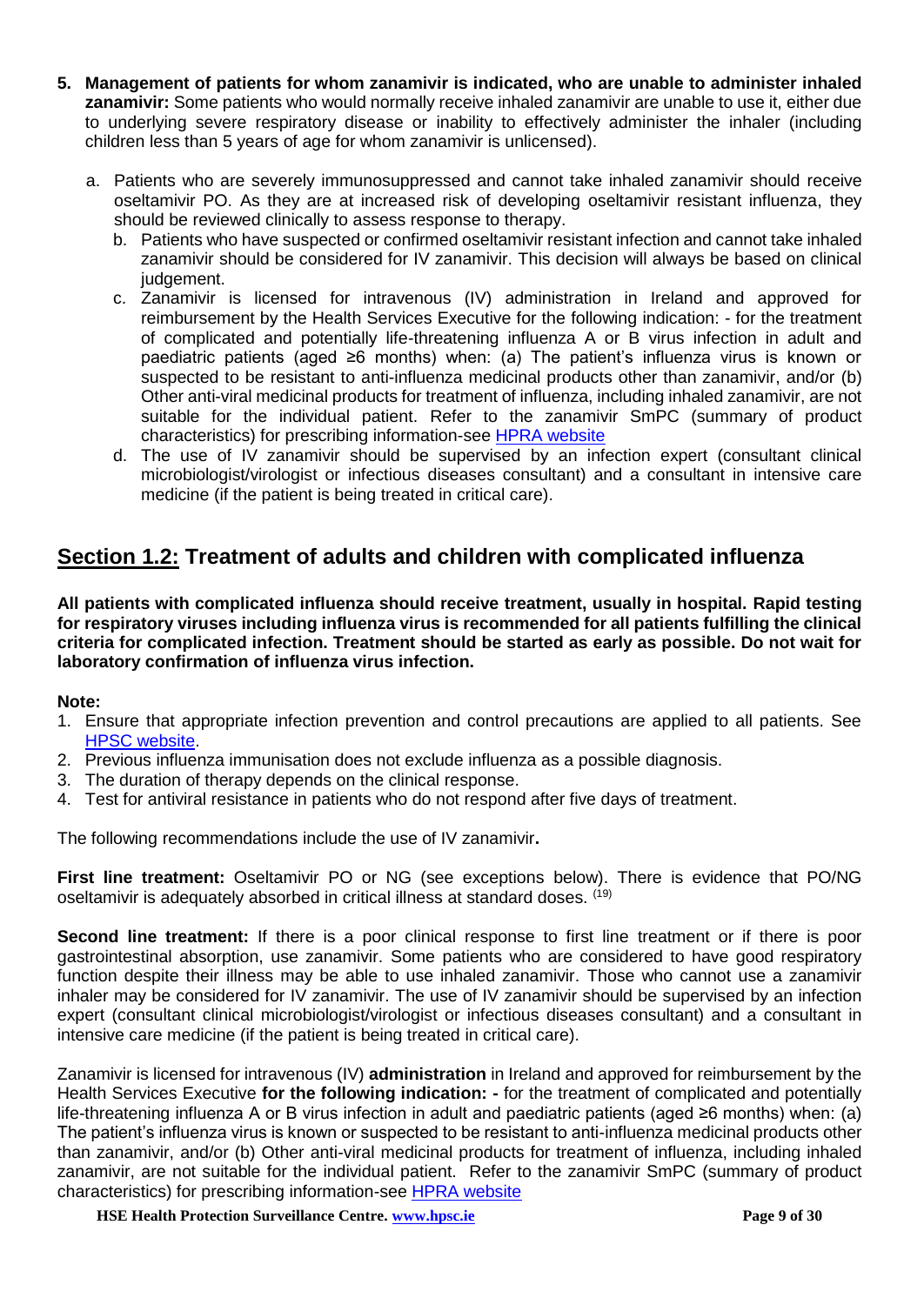#### **Exceptions:**

#### **Severely immunosuppressed patients**:

- 1. **First line treatment:** Oseltamivir PO or NG. Treatment should be started as soon as possible. Arrange influenza A subtype testing by the NVRL and monitor clinical condition closely.
- 2. Rapid emergence of oseltamivir resistance on treatment has been described in these patients and they should be monitored closely (see footnote 5). Resistance to oseltamivir has been described in infections from influenza A(H1N1)pdm09 but not in those from influenza A(H3) or influenza B to date (personal communication with NVRL). **Clinicians may consider the use of zanamivir as first line therapy in immunosuppressed patients with suspected or confirmed influenza A(H1N1)pdm09 based on clinical judgement**. In immunosuppressed patients, if no clinical improvement is seen within 5 days, test for antiviral resistance.
- 3. **Second line treatment:** If there is a poor clinical response to first line treatment, consider use of zanamivir and test for oseltamivir resistance. Ensure that appropriate infection prevention and control precautions are applied to these patients see [HPSC website.](https://www.hpsc.ie/a-z/respiratory/coronavirus/novelcoronavirus/guidance/infectionpreventionandcontrolguidance/hseinfectionpreventionandcontrolguidanceandframework/)

Some patients who are considered to have good respiratory function despite their illness may be able to use inhaled zanamivir. Those who cannot may be considered for IV zanamivir. IV zanamivir based on clinician's judgment may be considered for patients who: (a) have multi-organ involvement, or (b) require intensive care. The use of IV zanamivir should be supervised by an infection expert (consultant clinical microbiologist/virologist or infectious diseases consultant) and a consultant in intensive care medicine (if the patient is being treated in critical care) and used in accordance with the SmPC available at [HPRA website](https://www.hpra.ie/homepage/medicines/medicines-information/find-a-medicine/results/item?pano=EU/1/18/1349/001&t=Dectova)

#### **Suspected or confirmed oseltamivir resistance (e.g. contact of known oseltamivir resistant case (see footnote 6):**

1. **Do not use oseltamivir**.

2. Some patients who are considered to have good respiratory function despite their illness may be able to use inhaled zanamivir. Those who cannot may be considered for IV zanamivir. IV zanamivir based on the clinician's judgement may be considered for patients who have multi-organ involvement or require intensive care in accordance with the recommendations of the SmPC available on the [HPRA website](https://www.hpra.ie/homepage/medicines/medicines-information/find-a-medicine/results/item?pano=EU/1/18/1349/001&t=Dectova)

## <span id="page-9-0"></span>**Section 1.3: Antiviral dosage and schedules for treatment**

The recommended duration of antiviral treatment is 5 days. <sup>(5, 20)</sup> However, longer treatment regimens based on clinical judgement may be necessary in severely ill hospitalised patients or patients with immunosuppression. The optimal duration of treatment for hospitalised patients with influenza is not clear. Persistent detection of viral ribonucleic acid (RNA) and 'rebound' of previously undetectable viral RNA have been described in patients with severe influenza who completed 5- or 7-day courses of oseltamivir. (5, 38) Extending the duration of treatment to at least 10 days may be appropriate in patients with severe influenza (e.g. critically ill patients) and in severely immunosuppressed patients. The manufacturer of oseltamivir recommends a longer treatment course of 75mg PO twice daily for 10 days for immunosuppressed patients. Prolonged treatment can be associated with development of antiviral resistance, particularly in immunosuppressed patients, and antiviral resistance monitoring is recommended. Use of oseltamivir as treatment for longer than 5 days in patients other than those who are immunocompromised is an off-label use.

**<sup>5</sup>** Oseltamivir resistance sometimes within one week of treatment initiation has been reported particularly among immunocompromised patients with influenza A(H1N1)pdm09. <sup>(18)</sup> Infection prevention and control measures are especially important for patients who are immunocompromised in order to reduce the transmission of oseltamivir-resistant viruses

**<sup>6</sup>** Sporadic oseltamivir resistant influenza A(H1N1)pdm09 has been identified including rare episodes of limited transmission; however the public health impact has been limited to date. (16, 18)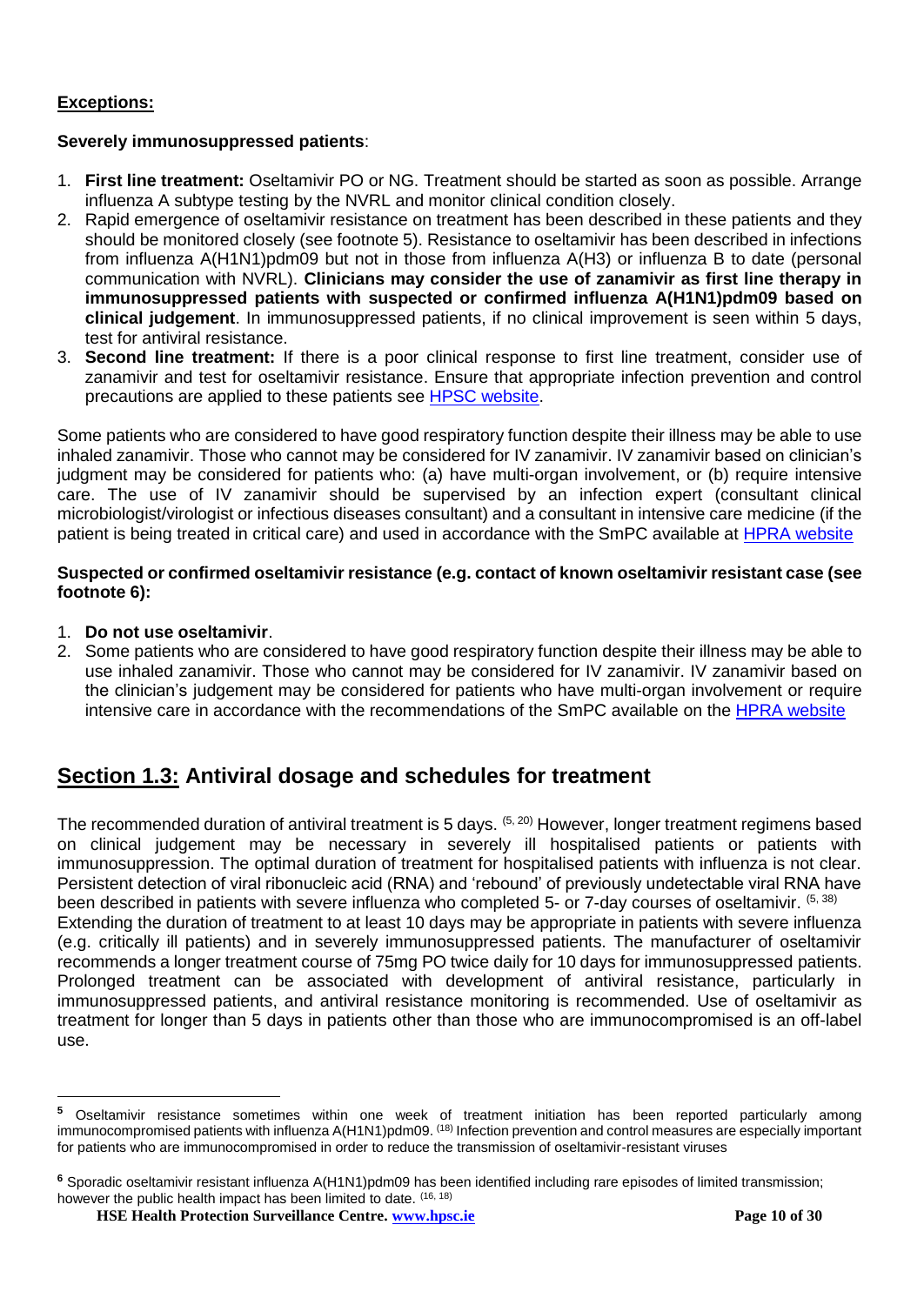### **Table 1: Antiviral treatment dosages and schedules for treatment**

| <b>Treatment</b>                                                                | >1-12 years: Dose according<br><b>Premature</b><br>to weight below:<br>$0 - 12$<br>(less than 36                                                    |                                                              | <b>Adults</b><br>$(≥ 13 \text{ years})^1$ |                                                                    |                                               |                                          |                                       |
|---------------------------------------------------------------------------------|-----------------------------------------------------------------------------------------------------------------------------------------------------|--------------------------------------------------------------|-------------------------------------------|--------------------------------------------------------------------|-----------------------------------------------|------------------------------------------|---------------------------------------|
|                                                                                 | weeks post<br>conceptual<br>age)                                                                                                                    | months (36<br>weeks post<br>conceptual<br>age or<br>greater) | 10-<br>15kg                               | >15-<br>23 kg                                                      | $>23-$<br>40 kg                               | $>40$ kg                                 |                                       |
| <b>Oseltamivir</b><br><b>PO</b>                                                 | 1mg/kg/dose<br>every 12<br>hours<br><b>Unlicensed</b><br>(see footnote                                                                              | 3mg/kg/dose<br>every 12<br>hours                             | 30 <sub>mg</sub><br>every<br>12<br>hours  | 45 <sub>mg</sub><br>every<br>12<br>hours                           | 60 <sub>mg</sub><br>every<br>$12 \,$<br>hours | 75 <sub>mg</sub><br>every<br>12<br>hours | 75 <sub>mg</sub><br>Every 12<br>hours |
| Zanamivir<br>(see<br>footnote 8)<br>inhaled<br>(treatment<br>course: 5<br>days) | Not licensed for use in children aged < 5 years old.<br>For children aged $\geq$ 5 years of age, Dose: 10mg (two 5mg<br>inhalations) every 12 hours |                                                              |                                           | 10 <sub>mg</sub><br>(Two 5mg)<br>inhalations)<br>every 12<br>hours |                                               |                                          |                                       |

**1** If a person in this age group weighs 40kg or less, it is suggested that the >23-40kg dose for those aged >1-12 years is used.

#### **Product information for oseltamivir is available on the [HPRA website](https://www.hpra.ie/homepage/medicines/medicines-information/find-a-medicine/results?query=Oseltamivir&field=ACTIVESUBSTANCES) Product information for zanamivir is available on the [HPRA website](https://www.hpra.ie/homepage/medicines/medicines-information/find-a-medicine/results?query=relenza&field)**

#### **Oseltamivir**

Oseltamivir oral suspension should be used for children and adults with swallowing difficulties. It is available as a 6 mg/mL oral suspension reconstituted from powder. The SmPC contains further information on extemporaneous formulation of a suspension from the capsules if oral suspension is not available.

### **Zanamivir**

Zanamivir is licensed for intravenous (IV) **administration** in Ireland and approved for reimbursement by the Health Services Executive **for the following indication: -** for the treatment of complicated and potentially life-threatening influenza A or B virus infection in adult and paediatric patients (aged ≥6 months) when: (a) The patient's influenza virus is known or suspected to be resistant to anti-influenza medicinal products other than zanamivir, and/or (b) Other anti-viral medicinal products for treatment of influenza, including inhaled zanamivir, are not suitable for the individual patient. Refer to the zanamivir SmPC (summary of product characteristics) for prescribing information-see the [HPRA website](https://www.hpra.ie/homepage/medicines/medicines-information/find-a-medicine/results/item?pano=EU/1/18/1349/001&t=Dectova) Recommendations for when to use IV zanamivir are included in section 1.2 above.

**For the use of oseltamivir and zanamivir in pregnancy and breastfeeding see Appendix A. For dosing in renal dysfunction, see Section 1.3.1.**

### **Note on dosing for extremes of weight:**

**Oseltamivir:** no dose adjustment is needed in obese patients. <sup>(24 - 26)</sup> **IV zanamivir:** For adult patients (and adolescents with actual body weight 50kg or greater) the dose is not weight adjusted.

 **<sup>7</sup>** This is an unlicensed use of oseltamivir and is based on evidence from literature and expert opinion (21 - 23)

**HSE Health Protection Surveillance Centre. www.hpsc.ie Page 11 of 30 Page 11** of 30 **<sup>8</sup>** Zanamivir is approved for the treatment of persons aged ≥5 years in Ireland.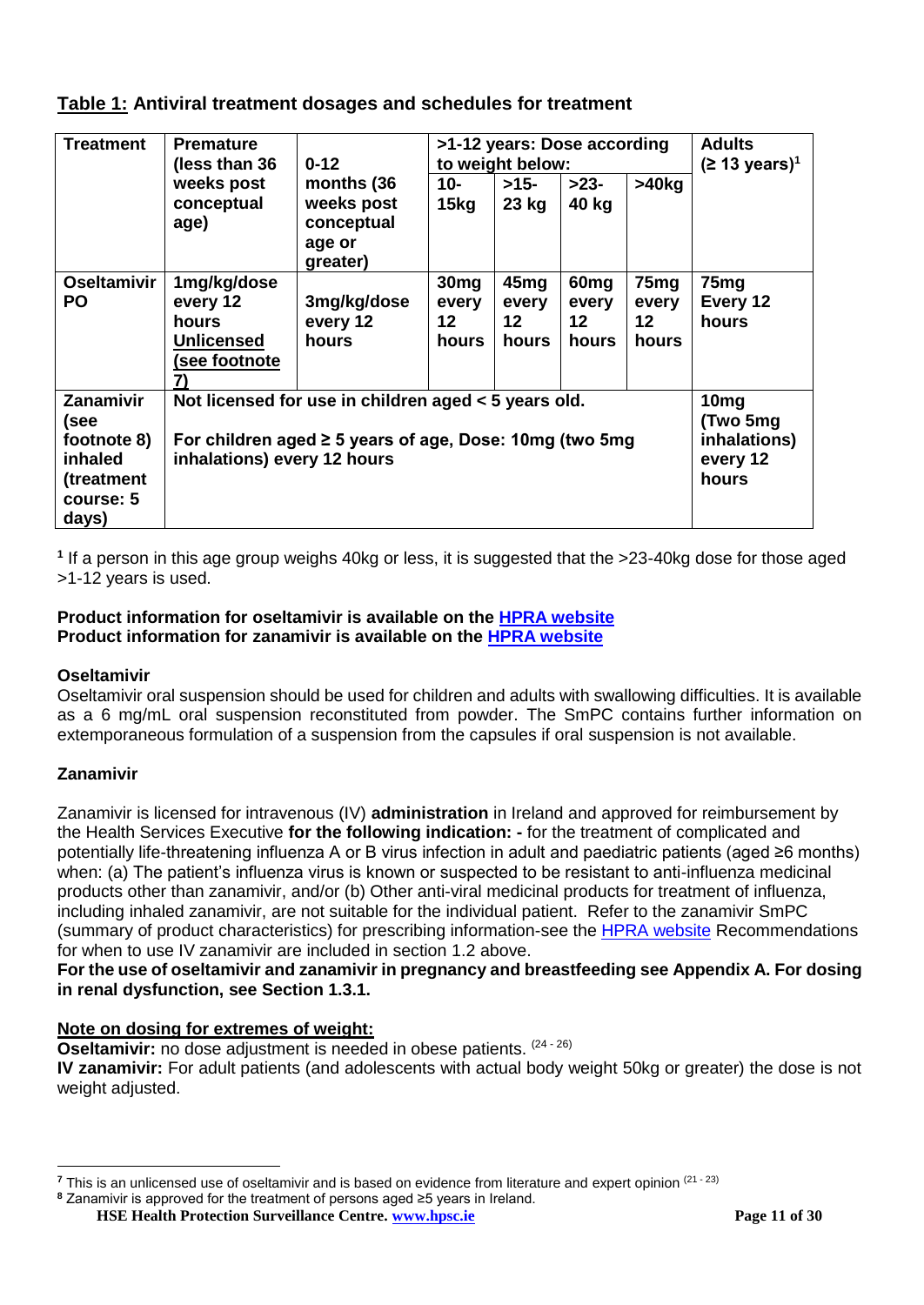In adolescents with actual body weight less than 50kg and in children, the dose is weight adjusted. For specific dosing information please refer to the SmPC available on the [HPRA website](https://www.hpra.ie/homepage/medicines/medicines-information/find-a-medicine/results/item?pano=EU/1/18/1349/001&t=Dectova)

### <span id="page-11-0"></span>**Section 1.3.1: Dosing in patients with renal dysfunction (5)**

The information provided here on dosing in renal impairment and renal failure is intended specifically for consideration when patients have an existing history of chronic kidney disease (CKD) and renal failure results have been previously documented for the purpose of managing CKD. As with other groups, it is essential to initiate treatment as soon as possible.

The choice of dose in renal failure is complicated by the different measures available to describe degree of renal impairment, as well as a lack of specific data in some circumstances. Creatinine Clearance (CrCl) is used in this document as it is a more accurate measure upon which to make dosing recommendations and is congruent with the manufacturer's prescribing information for both oseltamivir and zanamivir. The limitations for using eGFR are described in the British National Formulary ('Prescribing in renal impairment'). CrCL can be estimated in adults by utilising the Cockroft and Gault equation. Both eGFR and CrCL (using Cockcroft and Gault) assume the patient's renal function is stable. Clinical judgement will be required where renal function is unstable (i.e. in acute renal failure).

It is recognised that eGFR may be more readily available at the outset of therapy. If this is the only value available then do not delay therapy and prescribe a dose according to eGFR (substituting eGFR for the CrCL figure in Table 2). Some patients may receive a larger oseltamivir dose as a result, but this is unlikely to be harmful as clinical experience reveals a wide margin of safety. The use of IV zanamivir is anticipated to only occur in hospitals, and as such all the data necessary to make a CrCL calculation will be available; do not use eGFR in this setting.

| CrCL (ml/min)                      | <b>Oseltamivir PO Treatment</b>                   |
|------------------------------------|---------------------------------------------------|
| $>60mL/min*$                       | 75mg every 12 hours                               |
| 31-60 mL/min*                      | 30mg every 12 hours                               |
| $11-30mL/min*$                     | 30mg every 24 hours                               |
| $\leq 10$ mL/min <sup>++</sup>     | 30mg ONCE                                         |
| Haemo-dialysis (HD) <sup>*</sup>   | 30mg ONCE and then 30mg after every HD<br>session |
| Peritoneal dialysis <sup>*</sup>   | 30mg ONCE                                         |
| Haemo(dia)filtration <sup>++</sup> | 30mg every 24 hours                               |
| 1-1.8L/hr exchange rate            |                                                   |
| Haemo(dia)filtration <sup>++</sup> | 30mg every 12 hours                               |
| $1.9 - 3.6$ L/hr exchange rate     |                                                   |
| Haemo(dia)filtration <sup>++</sup> | 75mg every 12 hours                               |
| > 3.6L/hr exchange rate            |                                                   |

### **Table 2: Recommended oseltamivir treatment dosing in renal dysfunction (adults and those aged 13 years and over) (5)**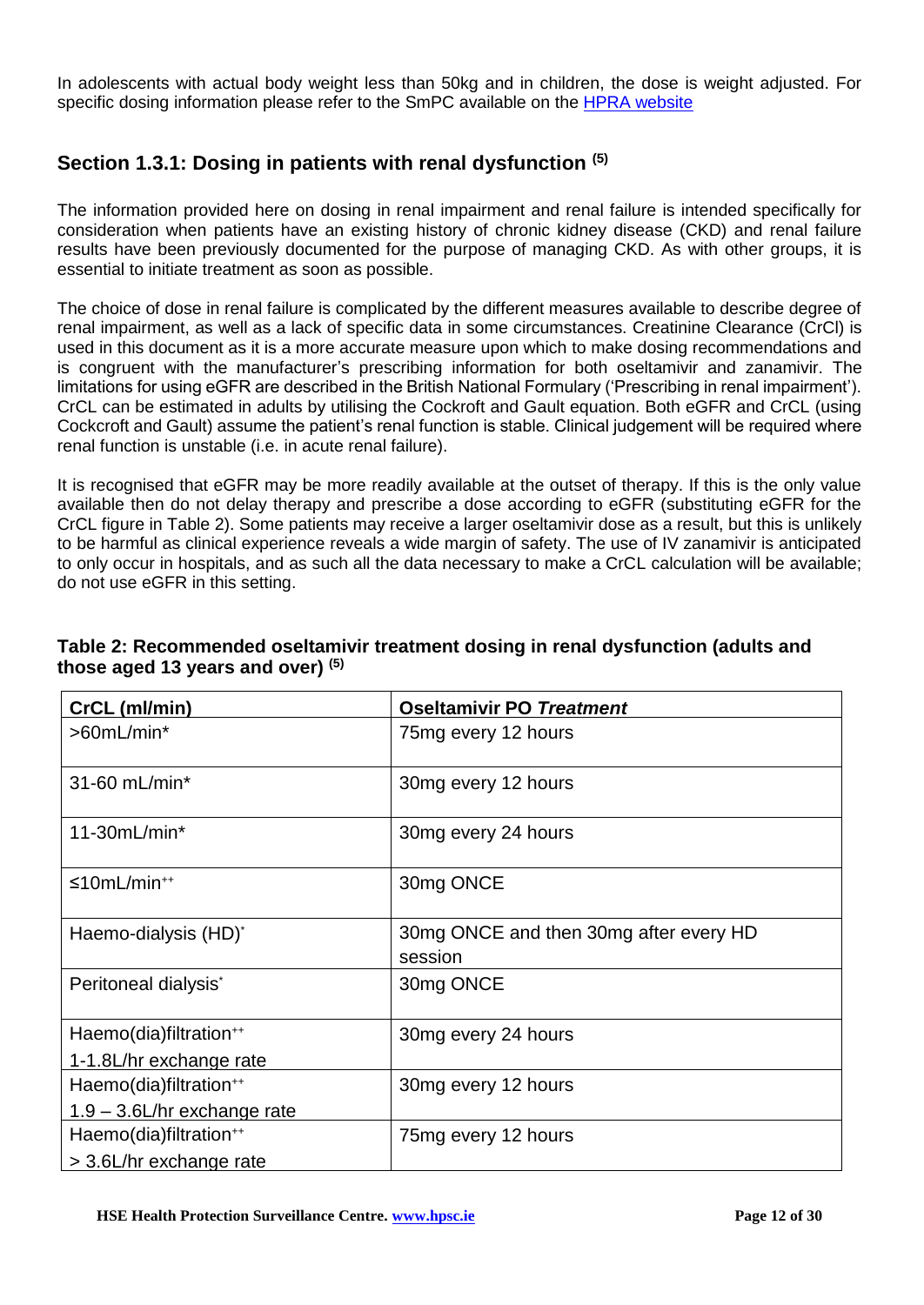**Source:** Summary of Product Characteristics (SmPC) updated October 2021. (\*) The recommendations for haemo(dia)filtration and established renal failure are based on expert opinion.  $(++)$  (5)

**Note:** It is acknowledged that some of the advice for dosing in renal impairment presented in Table 2 may differ to the renal drug database; however, the dosage information presented above is consistent with the summary of product characteristics provided by the manufacturer at the time of writing.

### <span id="page-12-0"></span>**Section 1.3.2: Treatment of oseltamivir resistant influenza**

The same criteria as for non-resistant influenza infection apply in deciding whom to treat.

- 1. Previously healthy people with uncomplicated disease, or those who have recovered with or without oseltamivir, do not require treatment.
- 2. Those who require treatment should have zanamivir.
- 3. Those with uncomplicated influenza should receive inhaled zanamivir (authorised for use in the EU but not marketed in Ireland; zanamivir inhaler is only available as an unlicensed product in Ireland).
- 4. Those with complicated influenza may receive inhaled or IV zanamivir as is appropriate to their clinical condition (see section 1.2).
- 5. In the event of changes in the epidemiology or clinical aspects of drug resistant influenza during the season, HPSC will alert clinicians and provide updated advice.

### <span id="page-12-1"></span>**Section 1.3.3: Management of influenza in critical care**

The principles are the same as for complicated influenza.

- 1. The first line therapy remains PO/NG oseltamivir and there is evidence that standard dose oseltamivir PO or NG is adequately absorbed even in critical illness. <sup>(19)</sup> Increasing the dosage is no longer recommended in patients who are severely ill with influenza A due to lack of evidence that it is any more effective. <sup>(27, 28)</sup> Specialist advice should be sought for dosage of patients critically ill with influenza B.
- 2. Zanamivir should be used when there is suspected poor gastrointestinal absorption or failure to respond to oseltamivir.
- <span id="page-12-2"></span>3. In intensive care, zanamivir may be given intravenously based on the clinician's judgement for situations such as multi-organ failure. The use of IV zanamivir should be supervised by a consultant in intensive care medicine and used in accordance with the recommendations as per the SmPC available on the [HPRA website](https://www.hpra.ie/homepage/medicines/medicines-information/find-a-medicine/results/item?pano=EU/1/18/1349/001&t=Dectova)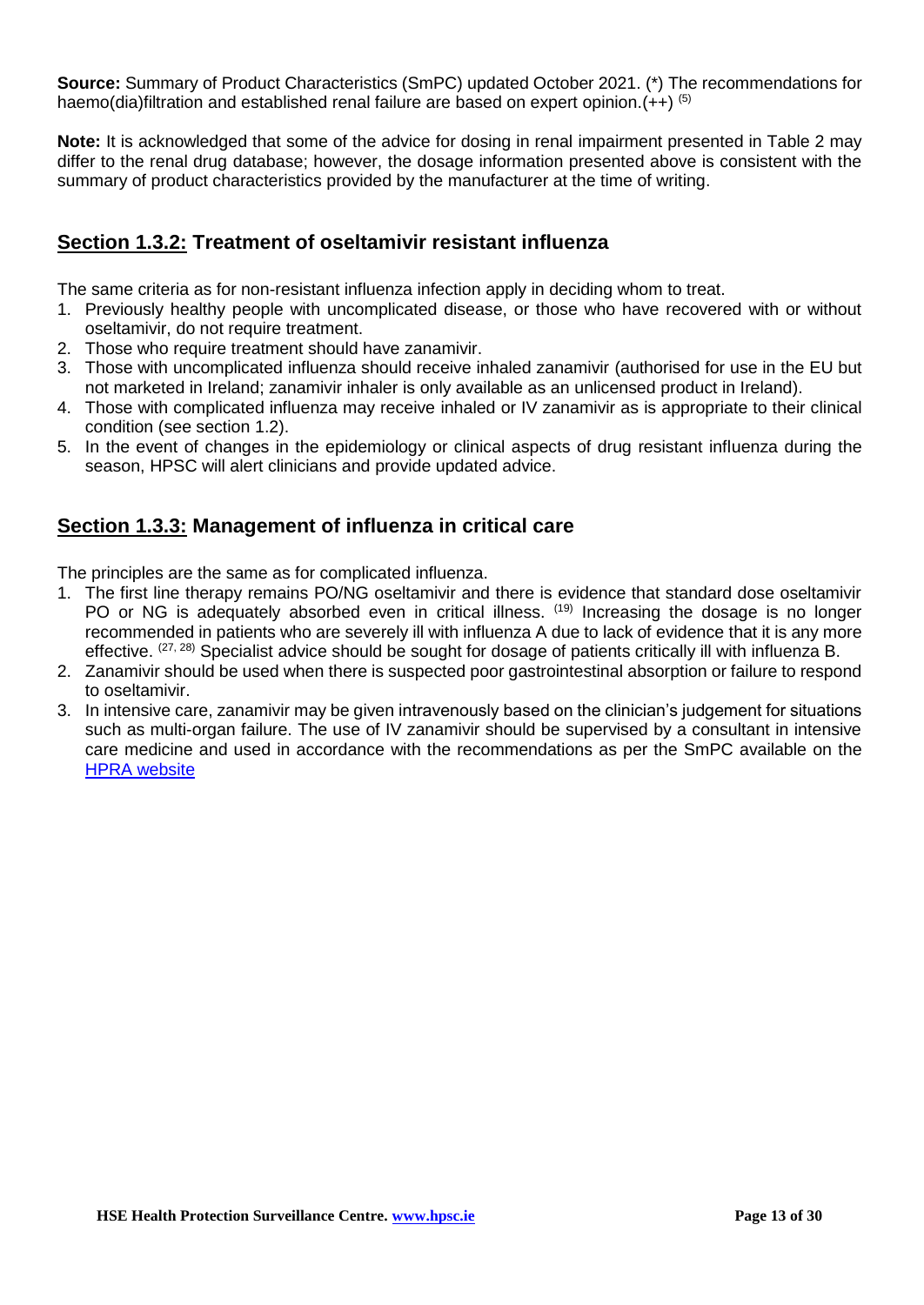# **Section 2: Post exposure prophylaxis**

Key points: (5)

- Chemoprophylaxis (oseltamivir/ zanamivir) may be considered for people in at risk groups who have had recent close contact with a person with influenza or influenza like illness (ILI) in the same household or residential setting when influenza is circulating in the community<sup>9</sup>.
- Chemoprophylaxis may be considered if the contact is not adequately protected by vaccination **OR** where the person has been exposed in the context of a local outbreak, regardless of vaccination status.
- Chemoprophylaxis should be commenced within 48 hours of the most recent exposure for oseltamivir and within 36 hours for zanamivir and is administered for 10 days after the most recent known exposure to a close contact known to have influenza.

Influenza vaccination and infection prevention and control practices are of utmost importance in the prevention of influenza, and are universally preferred over the administration of chemoprophylaxis. Antiviral medications with activity against influenza viruses are an important adjunct to these measures in the control of influenza. In randomised placebo-controlled trials, both oseltamivir and zanamivir were efficacious in the prevention of influenza illness among persons administered chemoprophylaxis after exposure to a household member or other close contact who had laboratory-confirmed influenza (zanamivir: 72-82%; oseltamivir: 68-89%). <sup>(29, 30)</sup> Both are recommended for antiviral chemoprophylaxis of influenza A and B.

Chemoprophylaxis should be reserved for those in at risk groups (see P. 5 of this guidance) who have had recent close contact (see footnote 10) with a person with influenza or influenza-like illness in the same household or residential setting when influenza is circulating in the community<sup>9</sup>. Previous influenza vaccination does not preclude the use of post exposure prophylaxis, in particular where localised outbreaks occur in residential care facilities (RCF). (see footnote 11)

As per UK National Institute of Clinical Excellence (NICE) guidance, prophylaxis should be issued if the contact is not adequately protected by vaccination - that is, in the situations outlined below:

- The vaccine is not well matched to the circulating strain (Refer to HPSC weekly influenza reports available on the [HPSC website\)](http://www.hpsc.ie/A-Z/Respiratory/Influenza/SeasonalInfluenza/Surveillance/InfluenzaSurveillanceReports/)
- There has been fewer than 14 days between vaccination and symptom onset (5)

Use of post exposure prophylaxis may also be considered where:

• The individual has been exposed as part of a localised outbreak (such as in a residential care facility) regardless of vaccination status, as seasonal influenza vaccination may be less effective in older persons or the immunosuppressed. <sup>(5, 32)</sup>

Chemoprophylaxis is not routinely considered in at-risk groups who have been vaccinated against seasonal influenza at least 14 days prior to exposure, with the above exceptions**.** 

#### **An alternative to chemoprophylaxis in some clinical settings may be to monitor persons exposed to an influenza case and commence antiviral treatment promptly if symptoms of influenza arise.** (5)

Clinical judgement should be exercised in individual cases. If a high-risk contact becomes symptomatic, ensure early commencement of antiviral treatment. Patients receiving chemoprophylaxis should be encouraged to seek medical evaluation as soon as they develop any signs of illness suggestive of influenza.

**<sup>9</sup>** : Rates above the ILI threshold combined with sentinel GP influenza positivity >10% indicate the likelihood that influenza is circulating in the community.

**<sup>10</sup>** Close contact is defined as having cared for or lived with a person who has confirmed, probable or suspect influenza or having been in a setting where there is a high likelihood of contact with respiratory droplets and/or body fluids of such a person, including having talked face-to-face with them. (31)

**<sup>11</sup>** See guidance re the management of influenza/ILI outbreaks in residential care facilities at [http://www.hpsc.ie/A-](http://www.hpsc.ie/A-Z/Respiratory/Influenza/SeasonalInfluenza/Guidance/ResidentialCareFacilitiesGuidance/)[Z/Respiratory/Influenza/SeasonalInfluenza/Guidance/ResidentialCareFacilitiesGuidance/](http://www.hpsc.ie/A-Z/Respiratory/Influenza/SeasonalInfluenza/Guidance/ResidentialCareFacilitiesGuidance/)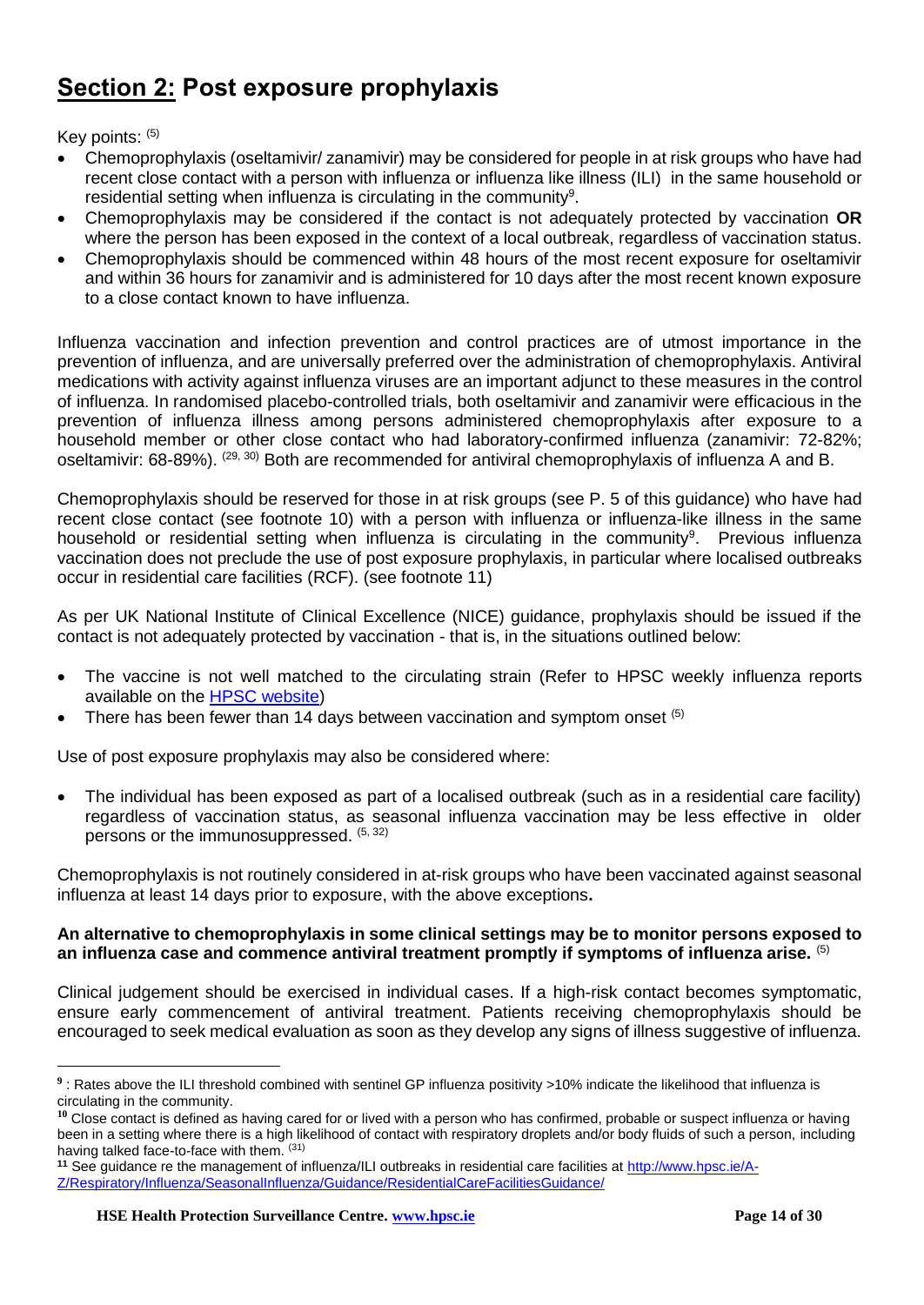Decisions on whether to administer antivirals for chemoprophylaxis should be made on a case-by-case basis, taking into account:

- 1. the exposed person's risk of developing influenza complications
- 2. the type and duration of contact
- 3. clinical judgement  $(7)$

Generally, post exposure chemoprophylaxis should be commenced within 48 hours of the most recent exposure for oseltamivir and within 36 hours for zanamivir and is administered for 10 days after the most recent known exposure to a close contact known to have influenza. Commencement of the administration of chemoprophylaxis >48 hours for oseltamivir and >36 hours for zanamivir is an off-label use and should be based on specialist advice only.

## <span id="page-14-0"></span>**Section 2.1: Chemoprophylaxis in specific settings/ risk groups**

#### • **Residential care facilities (RCF):**

Specialist advice should be sought regarding chemoprophylaxis in these situations. See guidance on the management of influenza in residential care facilities available [on the HPSC website.](https://www.hpsc.ie/a-z/respiratory/coronavirus/novelcoronavirus/guidance/infectionpreventionandcontrolguidance/residentialcarefacilities/IPC%20and%20PH%20guidance%20for%20outbreaks.pdf)

#### • **Pregnant and postpartum women:**

Post-exposure antiviral chemoprophylaxis can be considered for pregnant women and women who are up to two weeks postpartum who have had close contact (see footnote12) with someone likely to have been infectious with influenza. Clinical judgement should be exercised in individual cases to determine if the benefit outweighs the risk. Pregnant women and women who are up to two weeks postpartum who are given post-exposure chemoprophylaxis should be informed that the chemoprophylaxis lowers, but does not eliminate, the risk of influenza and that protection stops when the medication course is stopped. (31) See [HPSC website.](http://www.hpsc.ie/a-z/respiratory/influenza/seasonalinfluenza/guidance/pregnancyguidance/)

An alternative approach for pregnant women who have had close contact with a patient with laboratory confirmed influenza is to provide information on the early signs and symptoms of influenza, and advise them to contact their doctor immediately for evaluation and possible early antiviral treatment if clinical signs or symptoms develop following a risk assessment.

#### • **Neonates exposed to mothers who develop seasonal influenza in the peripartum period:**

As pregnancy confers increased risk of complicated influenza, antiviral treatment of a pregnant woman with seasonal influenza should be strongly considered, commensurate with recommendations outlined earlier in this guidance document. A particular clinical challenge arises with regard to the neonate if a pregnant woman develops laboratory confirmed seasonal influenza shortly before the onset of labour. The potential mode of transmission to the neonate in such a scenario is via direct contact with the infected respiratory secretions of the mother rather than via breastmilk.

There are limited data regarding seasonal influenza infection in neonates. The Influenza Clinical Information network (Flu-CIN) study reported severe outcomes in 9.3% of children aged less than 12 months in the UK who were hospitalised with influenza  $A(H1N1)$ pdm09 during the 2009-2010 pandemic.  $^{(40)}$ 

The Summary of Product Characteristics (SmPC) for oseltamivir oral suspension states that the medicine can be used for post-exposure prevention of influenza in infants aged over 1 year and for post exposure prophylaxis in infants during a pandemic influenza outbreak in those less than 1 year of age. Treatment of

**<sup>12</sup>** Close contact is defined as having cared for or lived with a person who has confirmed, probable or suspect influenza or having been in a setting where there is a high likelihood of contact with respiratory droplets and/or body fluids of such a person, including having talked face-to-face with them. (31)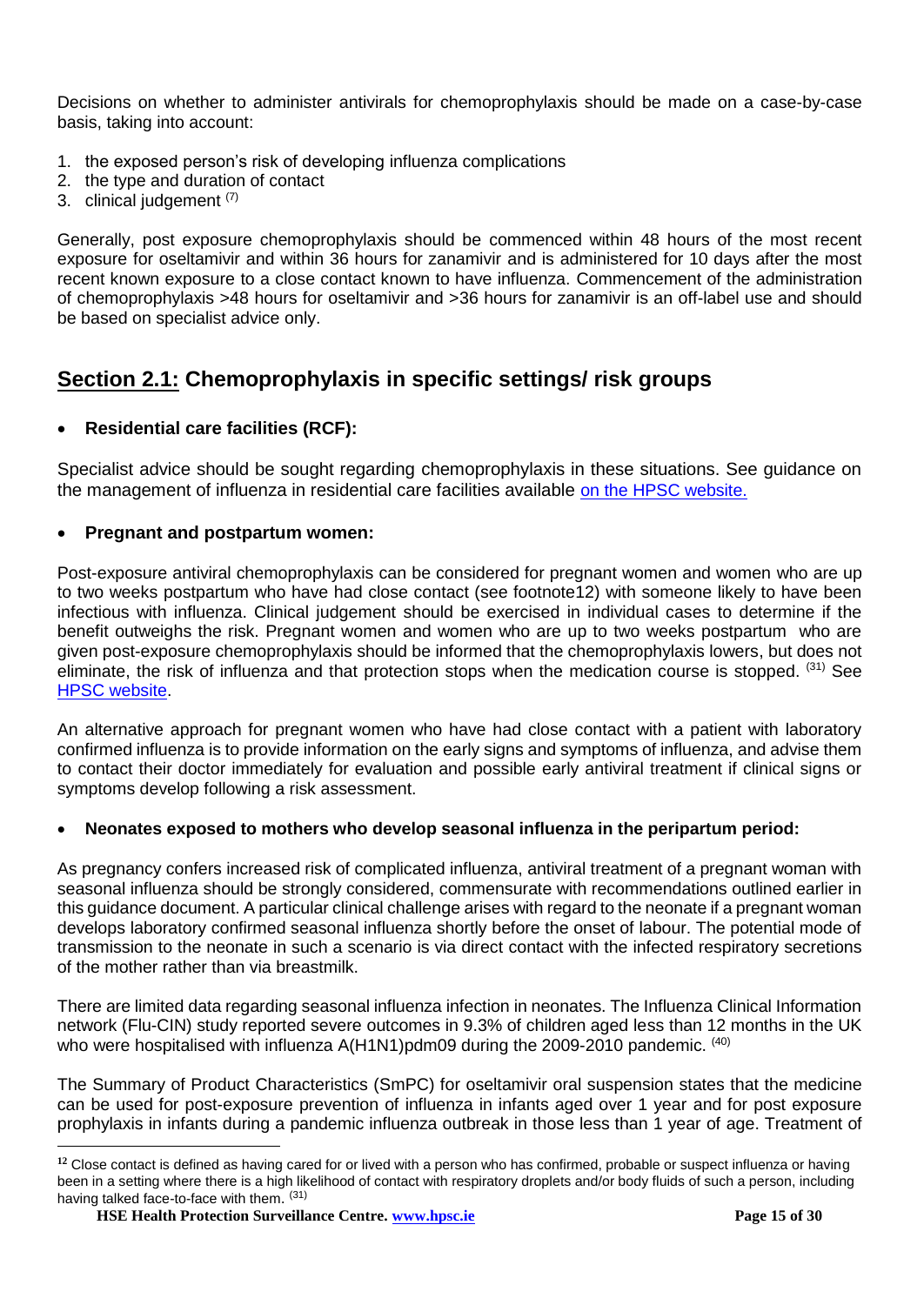seasonal influenza in children, including full term neonates, is however, specified in the SmPC for oseltamivir capsules and powder for oral suspension. Zanamivir inhaler is not licensed for treatment or prophylaxis in children less than 5 years of age.

There are three potential options which may be considered by mothers and clinicians in relation to neonates:

- 1. Oseltamivir oral suspension for post-exposure prophylaxis in the neonate, which may be an unlicensed indication if used outside a pandemic influenza outbreak As prophylaxis reduces but does not eliminate the risk of infection, infants should be closely monitored for signs and symptoms of Influenza. The mother should be advised of measures to reduce risk of transmission including respiratory hygiene and cough etiquette, use of a facemask during close contact, including breast-feeding, and handwashing with soap and water, particularly before breast feeding or touching any other item that the neonate may come in contact with. If expressing breast milk using a pump, this should be cleaned as per the manufacturer's instructions.
- 2. Physical separation of the symptomatic mother and asymptomatic neonate until 5 days after symptom onset.

Disadvantages for the neonate would include not being able to benefit from breastfeeding-related transfer of immune factors and nutrients. These considerations should be included in the discussion with the mother. Women should be encouraged to express breastmilk so that the neonate can receive the benefits of breastmilk, and to maintain the mother's milk supply in order that breastfeeding can continue once mother and baby are reunited.

3. No prophylaxis for the neonate and no separation of neonate and mother.

This will require careful monitoring for symptoms of influenza, a discussion in advance with the mother about prompt antiviral treatment of the neonate, and advance arrangements for rapidly accessing oseltamivir oral suspension if required (as this is more readily available via hospital pharmacies than community pharmacies). There should also be consideration of laboratory testing of a symptomatic neonate, as per existing local arrangements. In this situation, the mother should be advised of measures to reduce risk of transmission, including respiratory hygiene and cough etiquette, use of personal protective equipment such as a facemasks, and handwashing with soap and water, particularly before breast feeding or touching any other item that the neonate may come in contact with. If expressing breast milk using a pump, this should be cleaned as per the manufacturer's instructions.

<span id="page-15-0"></span>Decisions regarding the most appropriate course of action should be made on a case-by-case basis and are likely to involve detailed discussion between the mother and physician regarding the relative advantages and disadvantages of each potential option. This advice does not constitute a specific endorsement of the routine use of oseltamivir oral suspension for prophylaxis in neonates, but recognises that this may occur as an off-label use in specific circumstances. Such clinical scenarios highlight the importance of seasonal influenza vaccination of pregnant women; previous research has shown that this was 71% effective in preventing influenza infection in infants aged less than 6 months in England. (41, 42)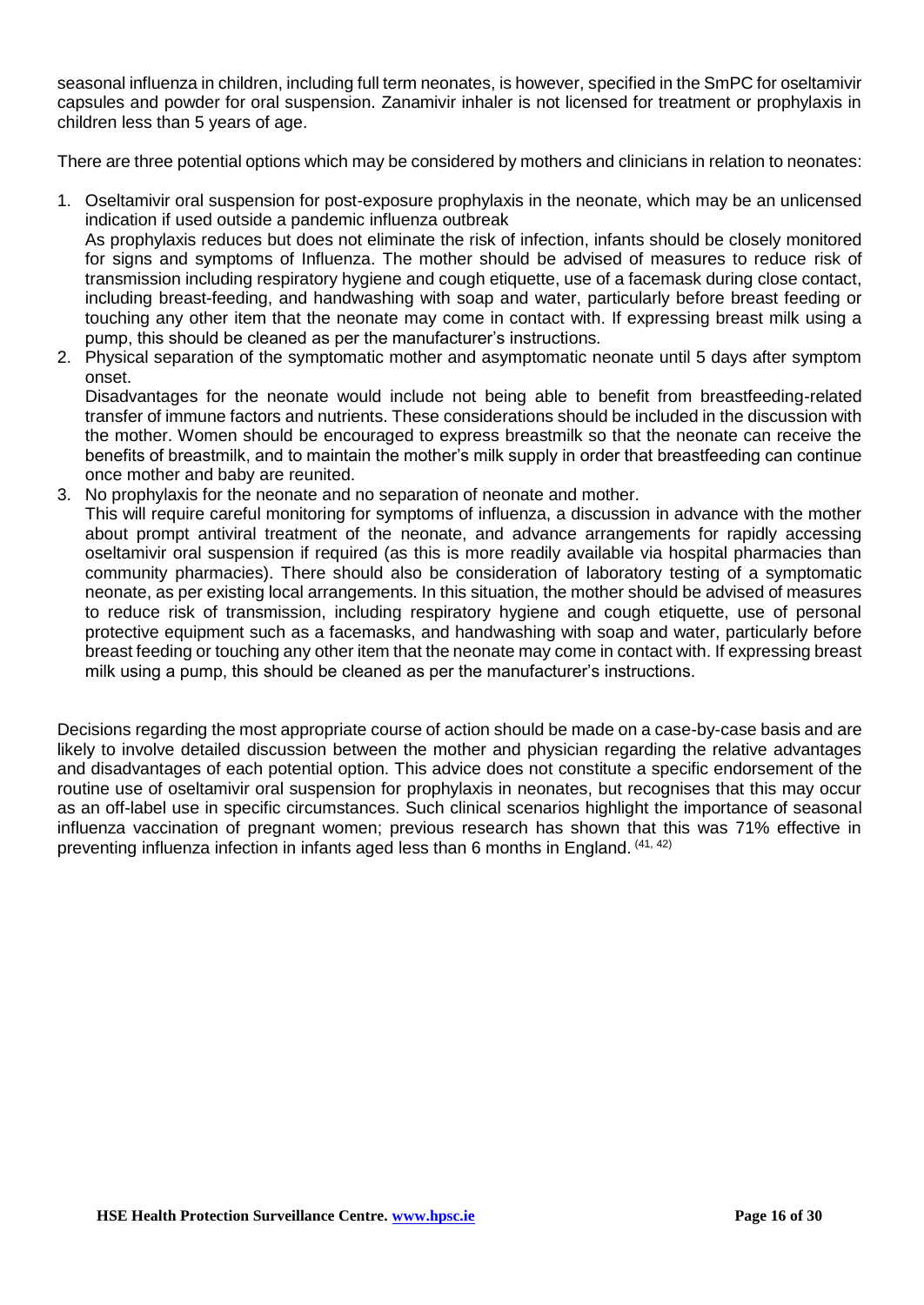# **Section 2.2: Selection of antivirals for post exposure chemoprophylaxis**

| Table 3: Selection of antivirals for post-exposure chemoprophylaxis |  |  |
|---------------------------------------------------------------------|--|--|
|---------------------------------------------------------------------|--|--|

<span id="page-16-0"></span>

|                                                                                                                                                                                | <b>Exposed to influenza A or B</b>                                                                                                                            | <b>Exposed to suspected or</b><br>confirmed oseltamivir resistant<br>influenza                                                                                                                                                                                                 |
|--------------------------------------------------------------------------------------------------------------------------------------------------------------------------------|---------------------------------------------------------------------------------------------------------------------------------------------------------------|--------------------------------------------------------------------------------------------------------------------------------------------------------------------------------------------------------------------------------------------------------------------------------|
| <b>Previously healthy</b><br>(excluding pregnant<br>women)                                                                                                                     | No prophylaxis.                                                                                                                                               | No prophylaxis                                                                                                                                                                                                                                                                 |
| At risk of complicated<br>influenza (including<br>pregnant women, but<br>excluding severely<br>immunosuppressed<br>patients and excluding<br>children aged $<$ 5 years<br>old) | Oseltamivir PO every 24 hours<br>for 10 days if therapy can be<br>started within 48 hours of last<br>contact; or after 48 hours on<br>specialist advice only. | Zanamivir INH every 24 hours for 10<br>days if therapy can be started within<br>36 hours of last contact; or after 36<br>hours on specialist advice only.                                                                                                                      |
| <b>Severely</b><br>immunosuppressed<br>patients (excluding<br>children aged $<$ 5 years<br>old)                                                                                | Oseltamivir PO every 24 hours<br>for 10 days if therapy can be<br>started within 48 hours of last<br>contact; or after 48 hours on<br>specialist advice only. | Zanamivir INH every 24 hours for 10<br>days if therapy can be started within<br>36 hours of last contact; or after 36<br>hours on specialist advice only.<br>If unable to administer zanamivir INH<br>monitor closely and begin treatment<br>promptly if ILI symptoms develop. |
| Children aged $<$ 5 years in<br>at risk group including<br>severely<br>immunocompromised<br>children                                                                           | Oseltamivir PO every 24 hours<br>for 10 days if therapy can be<br>started within 48 hours of last<br>contact; or after 48 hours on<br>specialist advice only. | Discuss with specialist.                                                                                                                                                                                                                                                       |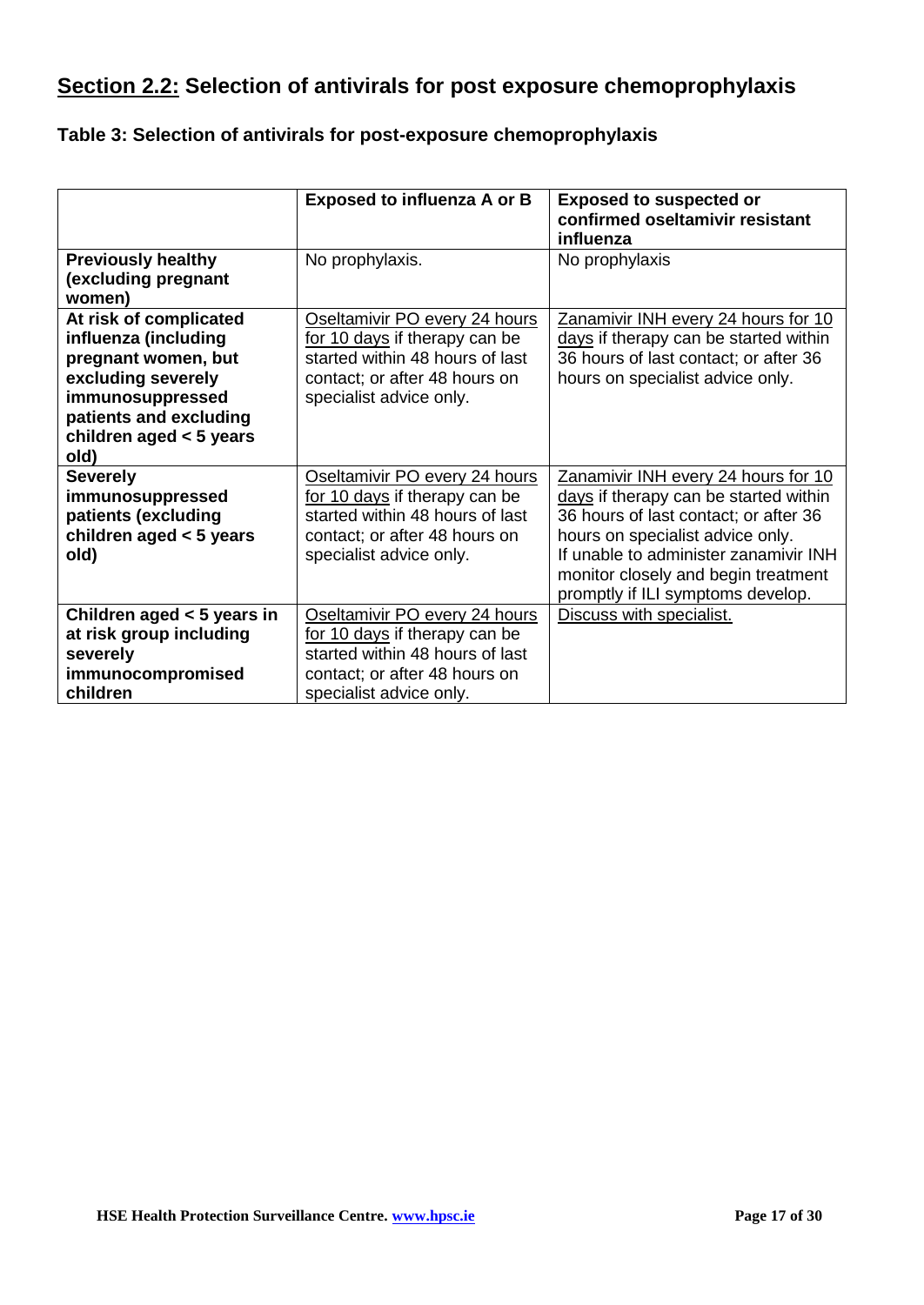## **Section 2.3: Antiviral dosage and schedules for post exposure chemoprophylaxis**

| <b>Prophylaxis</b>                                                     | $0 - 212$<br><b>Premature (&lt;</b><br>36 weeks<br>months (36                                                       |                                                |                                          | >1-12 years: Dose according to<br>weight below                     |                               |                               |                         |
|------------------------------------------------------------------------|---------------------------------------------------------------------------------------------------------------------|------------------------------------------------|------------------------------------------|--------------------------------------------------------------------|-------------------------------|-------------------------------|-------------------------|
|                                                                        | post<br>conceptual<br>age)                                                                                          | weeks post<br>conceptual<br>age or<br>greater) | 10-15kg                                  | $>15-$<br>23kg                                                     | $>23-$<br>40 <sub>kg</sub>    | $>40$ kg                      |                         |
| <b>Oseltamivir</b><br><b>PO</b><br>(prophylaxis<br>course: 10<br>days) | See below<br>(see footnote<br>13)                                                                                   | 3 mg/kg<br>every 24<br>hours $2$               | 30 <sub>mg</sub><br>every<br>24<br>hours | 45 mg<br>every<br>24<br>hours                                      | 60 mg<br>every<br>24<br>hours | 75 mg<br>every<br>24<br>hours | 75 mg every<br>24 hours |
| <b>Zanamivir INH</b><br>(prophylaxis<br>course: 10<br>days)            | Not licensed in children aged <5 years old<br>Children aged ≥5 years: 10 mg (two 5mg inhalations) every 24<br>hours |                                                |                                          | 10 mg (two<br>5 <sub>mg</sub><br>inhalations)<br>every 24<br>hours |                               |                               |                         |

**Table 4: Antiviral dosage and schedules for chemoprophylaxis** 

**1** If a person in this age group weighs 40 kg or less, it is suggested that the >23-40 kg dose for those aged >1-12 years is used.

 $2$  Only indicated in those less than 1 year of age during a pandemic influenza outbreak (SmPC)

#### **Oseltamivir**

Oseltamivir oral suspension should be used for children and adults with swallowing difficulties. It is available as a 6 mg/mL oral suspension reconstituted from powder. Its licensed indication for post exposure prevention in infants less than 1 year is only for use during a pandemic influenza outbreak. However, its use is supported by the BNF for children in this age category. The SmPC contains further information on extemporaneous formulation of a suspension from the capsules if oral suspension is not available.

#### **Zanamivir**

Inhaled zanamivir is not licensed for children less than five years of age and is unlikely to be an effective delivery route in this age group. In addition, patients with severe underlying respiratory disease may be unable to use the inhaler effectively.

Severely immunosuppressed children under five years of age and all other severely immunosuppressed patients who cannot use the zanamivir inhaler and require prophylaxis after exposure to currently circulating antiviral sensitive strains of influenza should receive oral oseltamivir with advice to seek medical attention if they become unwell (Table 3).

## <span id="page-17-0"></span>**Section 2.3.1: Dosing in patients with renal dysfunction (5)**

General considerations about prescribing for renal impairment discussed in the treatment section (section 1.3.1) may also be applicable when prescribing for prophylaxis, except that the dosage of oseltamivir in Table 5 should be used.

### **Table 5: Recommended oseltamivir prophylaxis dosing in renal impairment (adults and those aged 13 years or over)**

 **<sup>13</sup>** Although it may be possible to provide half of the daily treatment dose for 10 days there is currently no publicly available dosing information for oseltamivir prophylaxis in pre-term infants so it is outside the product licence.

**HSE Health Protection Surveillance Centre. [www.hpsc.ie](http://www.hpsc.ie/) Page 18 of 30**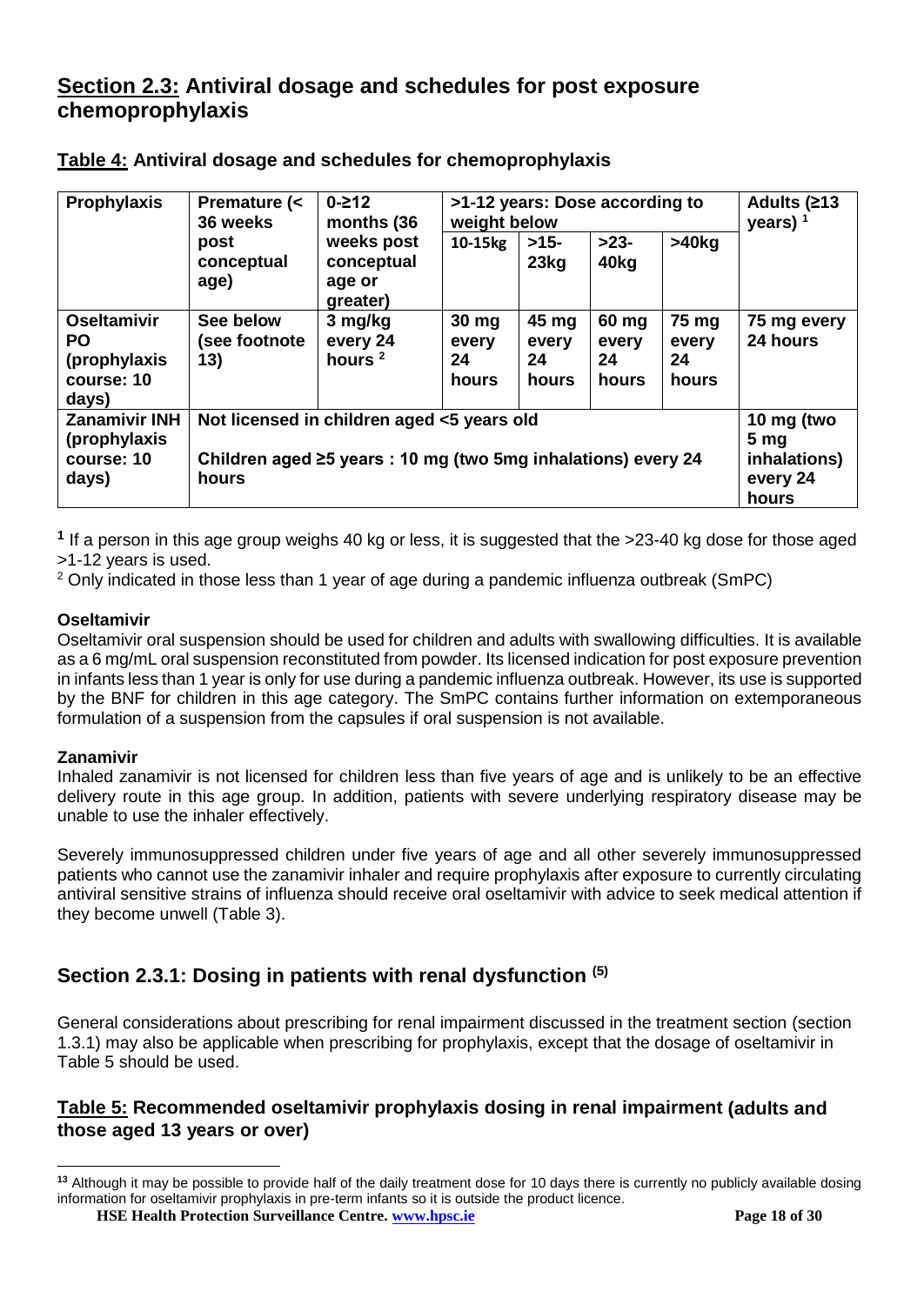| CrCL (ml/min)                      | <b>Oseltamivir PO prophylaxis</b>   |
|------------------------------------|-------------------------------------|
| $>60$ mL/min*                      | 75mg every 24 hours                 |
|                                    |                                     |
| 31-60 mL/min*                      | 30mg every 24 hours                 |
| $11-30mL/min*$                     | 30mg every 48 hours                 |
|                                    |                                     |
| $≤10mL/min++$                      | 30mg ONCE, repeated after 7 days    |
|                                    |                                     |
| Haemo-dialysis (HD)*               | 30mg ONCE and then 30mg after every |
|                                    | second HD session                   |
| Peritoneal dialysis <sup>®</sup>   | 30mg ONCE, repeated after 7 days    |
|                                    |                                     |
| Haemo(dia)filtration <sup>++</sup> | 30mg every 48 hours                 |
| 1-1.8L/hr exchange rate            |                                     |
| Haemo(dia)filtration <sup>++</sup> | 30mg every 24 hours                 |
| 1.9-3.6L/hr exchange rate          |                                     |
| Haemo(dia)filtration <sup>++</sup> | 75mg every 24 hours                 |
| >3.6L/hr exchange rate             |                                     |

**Source:** Summary of Product Characteristics updated October 2021. (\*). The recommendations for haemo(dia)filtration and established renal failure are based on expert opinion  $(++)$   $^{(5)}$ 

**Note:** It is acknowledged that some of the advice for dosing in renal impairment presented here may differ to the renal drug database; however, the dosage information presented above is consistent with the summary of product characteristics provided by the manufacturer, at the time of writing.

No difference in prophylaxis dosing for high flux and low flux intermittent haemodialysis (HD) is recommended due to a lack of published clinical data on oseltamivir carboxylate levels in high flux intermittent HD patients; this advice is expert opinion based on information on pore size, OC molecule size and likely length of HD sessions.

For dose adjustment in renal impairment in children aged less than 13 years, adjust the oseltamivir dose as<br>ner and the selfamivir chapter in the BNF for children per the oseltamivir chapter in the BNF for children: <https://bnfc.nice.org.uk/drug/oseltamivir.html#renalImpairment>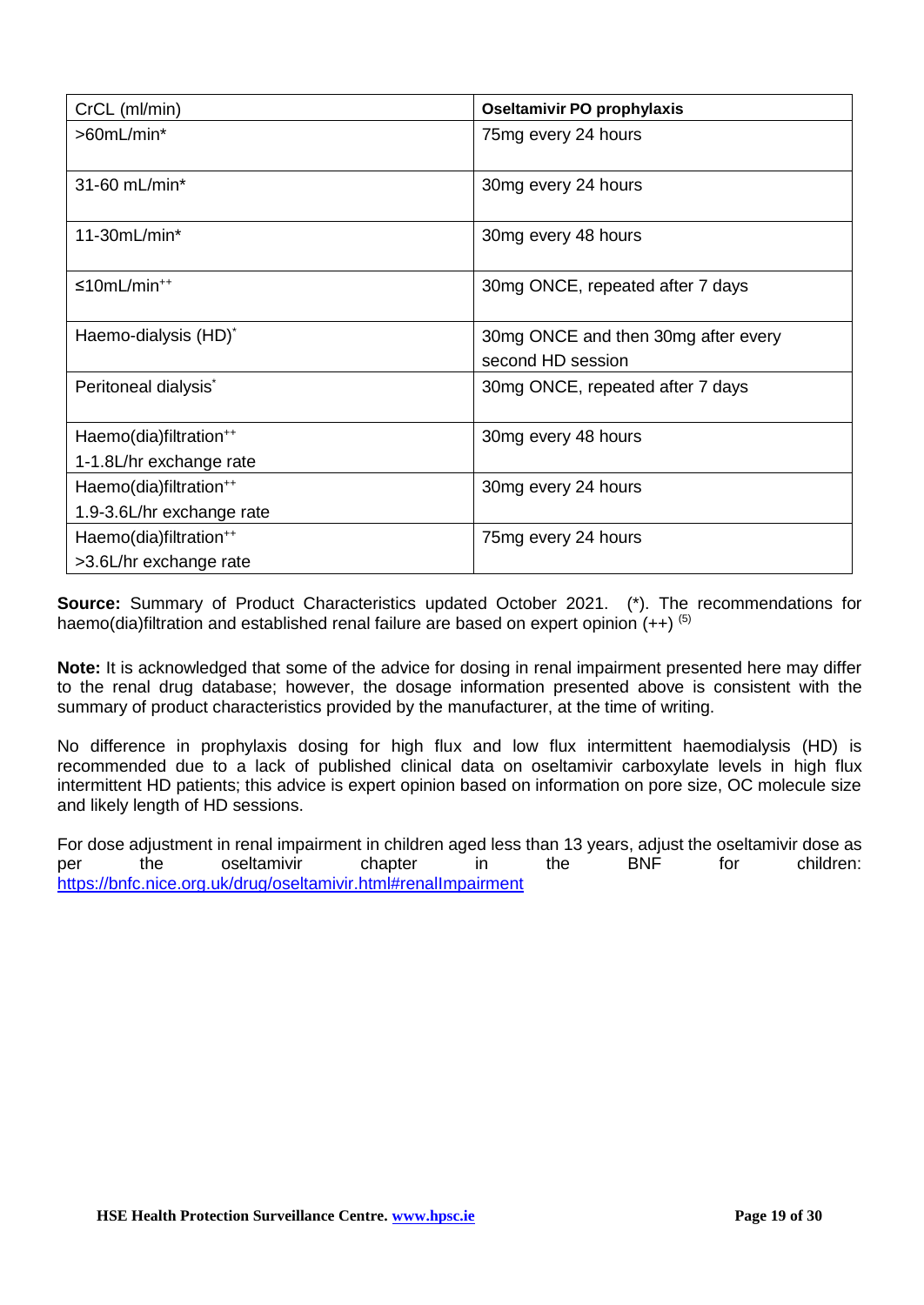# <span id="page-19-0"></span>**Appendix A: Use of antivirals in pregnancy, breastfeeding, hepatic dysfunction**

|                                 | Liver<br>dysfunction | <b>Renal dysfunction</b>                                                         |
|---------------------------------|----------------------|----------------------------------------------------------------------------------|
| <b>Oseltamivir</b><br><b>PO</b> | Standard dosing      | See product information for oseltamivir available on the<br><b>HPRA</b> website  |
| <b>Zanamivir</b><br><b>INH</b>  | Standard dosing      | See product information for zanamivir available on the HPRA<br>website           |
| Zanamivir<br>solution IV        | Standard dosing      | See product information for zanamivir IV available on the<br><b>HPRA</b> website |

#### **Use in Pregnant women**

Antivirals have been recommended for pregnant women due to the adverse clinical outcomes that have been observed for influenza infection in this group. Oseltamivir remains the first line option for the vast majority of pregnant women with influenza, including during seasons that are dominated by influenza A(H1N1)pdm09. For pregnant women who meet additional criteria for requiring zanamivir first line, further assessment (i.e. rapid diagnostics) and antiviral treatment should be discussed with a local infection specialist. Oseltamivir is generally well tolerated in patients with influenza, but side effects can occur. There are no data suggesting tolerability differs between pregnant and non-pregnant adults. Recent studies suggest there is no evidence of harm in pregnant women treated with oseltamivir or zanamivir. (33, 34)

**The Summary of Product Characteristics (SmPC) for oseltamivir states the following:** "Influenza is associated with adverse pregnancy and foetal outcomes, with a risk of major congenital malformations, including congenital heart defects. A large amount of data on oseltamivir exposure of pregnant women from post-marketing reports and observational studies (more than 1000 exposed outcomes during the first trimester) indicate no malformative nor feto/neonatal toxicity by oseltamivir. However, in one observational study, while the overall malformation risk was not increased, the results for major congenital heart defects diagnosed within 12 months of birth were not conclusive. In this study, the rate of major congenital heart defects following oseltamivir exposure during the first trimester was 1.76% (7 infants out of 397 pregnancies) compared to 1.01% in unexposed pregnancies from the general population (Odds Ratio 1.75, 95% Confidence Interval 0.51 to 5.98). The clinical significance of this finding is not clear, as the study had limited power. Additionally, this study was too small to reliably assess individual types of major malformations; moreover women exposed to oseltamivir and women unexposed could not be made fully comparable, in particular whether or not they had influenza. Animal studies do not indicate reproductive toxicity." (35)

"The use of Tamiflu [oseltamivir] may be considered during pregnancy if necessary and after considering the available safety and benefit information and the pathogenicity of the circulating influenza virus strain." (35)

**The Summary of Product Characteristics (SmPC) for zanamivir inhaler states the following:** "Systemic exposure to zanamivir is low following administration by inhalation; however, there is no information on placental transfer of zanamivir in humans. There is a limited amount of data (less than 300 pregnancy outcomes) from the use of zanamivir in pregnant women. Animal studies do not indicate direct or indirect harmful effects with respect to reproductive toxicity. As a precautionary measure, it is preferable to avoid the use of Relenza [zanamivir] during pregnancy, unless the clinical condition of the woman is such that the potential benefit to the mother significantly outweighs the possible risk to the foetus." **(36)**

**HSE Health Protection Surveillance Centre. [www.hpsc.ie](http://www.hpsc.ie/) Page 20 of 30**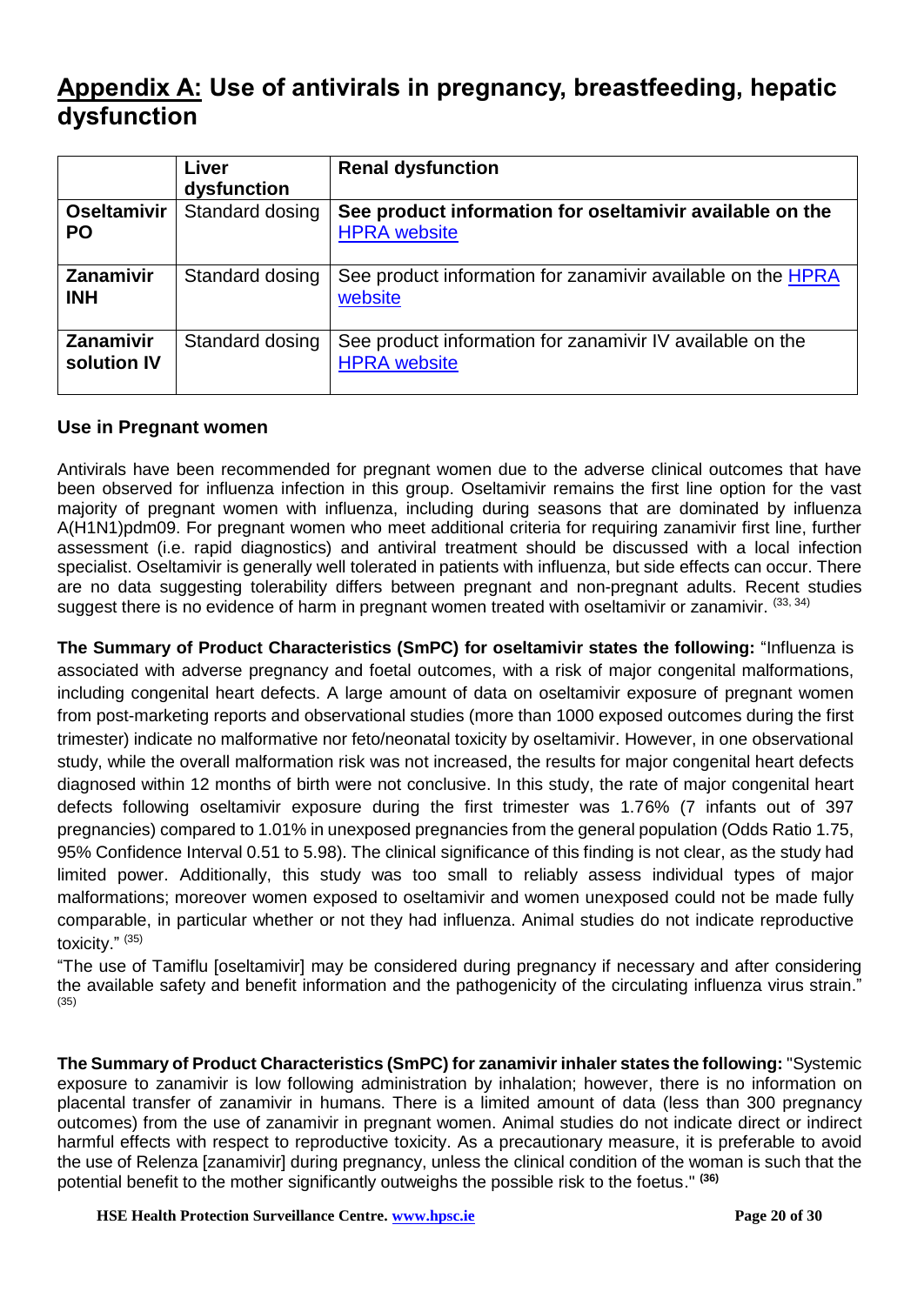#### **Use during breastfeeding**

The UK Drugs in Lactation Advisory Service (UK DILAS) has published advice on the use of oseltamivir and zanamivir while breastfeeding: [https://www.sps.nhs.uk/articles/oseltamivir-or-zanamivir-can-mothers](https://www.sps.nhs.uk/articles/oseltamivir-or-zanamivir-can-mothers-breastfeed-after-treatment-for-influenza-2/)[breastfeed-after-treatment-for-influenza-2/](https://www.sps.nhs.uk/articles/oseltamivir-or-zanamivir-can-mothers-breastfeed-after-treatment-for-influenza-2/)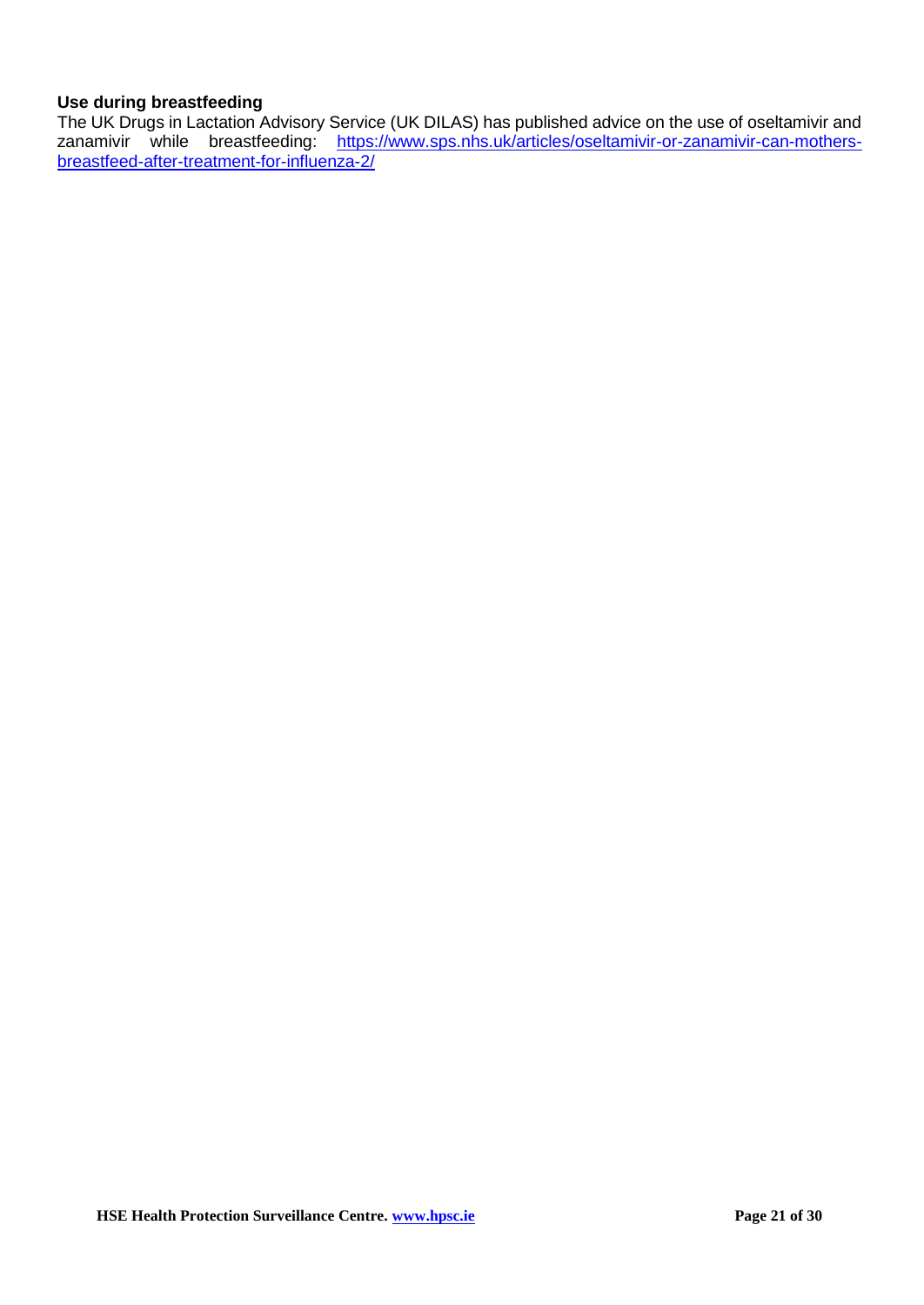# <span id="page-21-0"></span>**Appendix B: Antiviral medications authorised by the European Medicines Agency but not approved for use in the HSE**

The following influenza treatments are authorised by the European Medicines Agency but are not approved for use in the HSE or marketed in Ireland. Specialist advice should always be sought prior to initiating these agents.

#### **Baloxavir marboxil**

- Baloxavir is a novel, single dose, oral antiviral agent that demonstrates antiviral activity against influenza A and B. It is a cap-dependent endonuclease inhibitor and, as such, has a different mechanism of action from the neuraminidase inhibitors.
- Baloxavir is authorised for use by the EMA for the treatment of uncomplicated influenza in patients aged 12 year and above and for post-exposure prophylaxis of influenza in individuals aged 12 year and above. A single dose should be taken as soon as possible within 48 hours of symptom onset or following close contact with an individual known or suspected to have influenza.
- Baloxavir dosing by bodyweight and other product information can be found on the SmPC on th[e HPRA](https://www.hpra.ie/homepage/medicines/medicines-information/find-a-medicine/results/item?pano=EU/1/20/1500/001&t=Xofluza)  [website](https://www.hpra.ie/homepage/medicines/medicines-information/find-a-medicine/results/item?pano=EU/1/20/1500/001&t=Xofluza)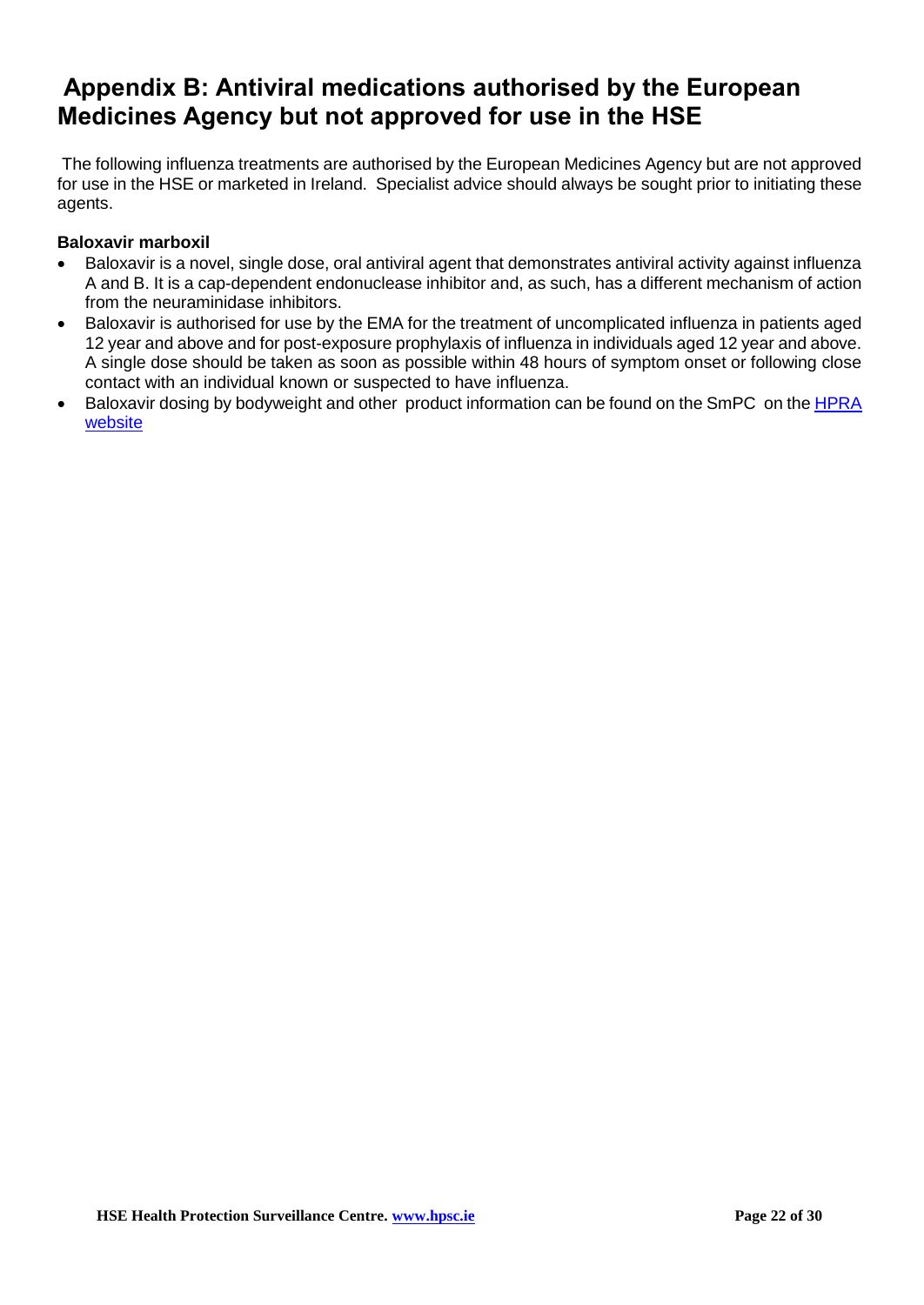# <span id="page-22-0"></span>**Appendix C: Frequently asked questions (5)**

#### **Q. When should I consider extending antiviral therapy beyond 5 days?**

The recommended duration of antiviral treatment is 5 days. (20) However, longer treatment regimens based on clinical judgement may be necessary in severely ill hospitalised patients or patients with immunosuppression. The optimal duration of treatment for hospitalised patients with influenza is not clear. Persistent detection of viral ribonucleic acid (RNA) and 'rebound' of previously undetectable viral RNA have been described in patients with severe influenza who completed 5- or 7-day courses of oseltamivir. (37) Extending the duration of treatment to at least 10 days may be appropriate in patients with severe influenza (e.g. critically ill patients) and in severely immunosuppressed patients. The manufacturer of oseltamivir recommends a longer treatment course for 10 days for immunosuppressed patients. Prolonged treatment can be associated with development of antiviral resistance, particularly in immunosuppressed patients, and antiviral resistance monitoring is recommended. Use of oseltamivir as treatment for longer than 5 days in patients other than those who are immunocompromised is an off-label use.

#### **Q. What is meant by "poor clinical response to first line treatment"?**

A poor clinical response in a patient receiving first line antiviral medication may constitute any of the following:

- No clinical improvement
- Progressive lower respiratory tract signs or symptoms
- New or progressive multi-organ dysfunction

Potential explanations for a poor clinical response include, but are not limited to, antiviral resistance. Antiviral resistance has been rare in recent influenza seasons, but is most frequently observed in cases of infection with influenza A(H1N1)pdm09 as opposed to other seasonal influenza viruses. Additional risk factors for antiviral resistance include severe immunosuppression.

Absence of clinical improvement, or clinical deterioration, may also be caused by the natural progression of acute lung injury and the inflammatory response that accompanies influenza infection, or by secondary infection, e.g. bacterial co-infection. Therefore, decisions regarding the presence or absence of a "poor clinical response", and the underlying aetiology, must be made by the treating physician on a case-by-case basis, guided by these considerations.

#### **Q. Which groups of patients are at risk of antiviral resistance?**

Among patients in receipt of influenza antiviral treatment, immunocompromised individuals and young children are at increased risk of harbouring viruses that demonstrate antiviral resistance. This may be explained by prolonged duration of infection and/or higher viral burden compared to other patient groups. Rapid emergence of oseltamivir resistance (as early as 48 hours after initiation of treatment) has been described, particularly in severely immunocompromised individuals. (38)

Between July 2009 and April 2010, 285 cases of oseltamivir-resistant pandemic influenza A(H1N1)pdm09 infection were reported globally, including 45 cases in the UK. Of these UK cases, data regarding underlying medical conditions were available for 28. Of these 28 cases, 21 (75%) were immunosuppressed, the most common underlying condition being leukaemia (11 of 21). (39)

#### **Q. If zanamivir resistance is suspected, should I switch to oseltamivir?**

No. Recent antiviral resistance surveillance data demonstrate that oseltamivir resistance remains more common than zanamivir resistance. Several mutations that confer resistance to zanamivir are also associated with resistance or reduced susceptibility to oseltamivir. If zanamivir resistance is suspected (e.g. as a causative factor in poor clinical response to antiviral treatment), then zanamivir treatment should be continued and urgent testing for resistance should be undertaken. Advice should be sought from local infection specialists, e.g. consultant medical virologist.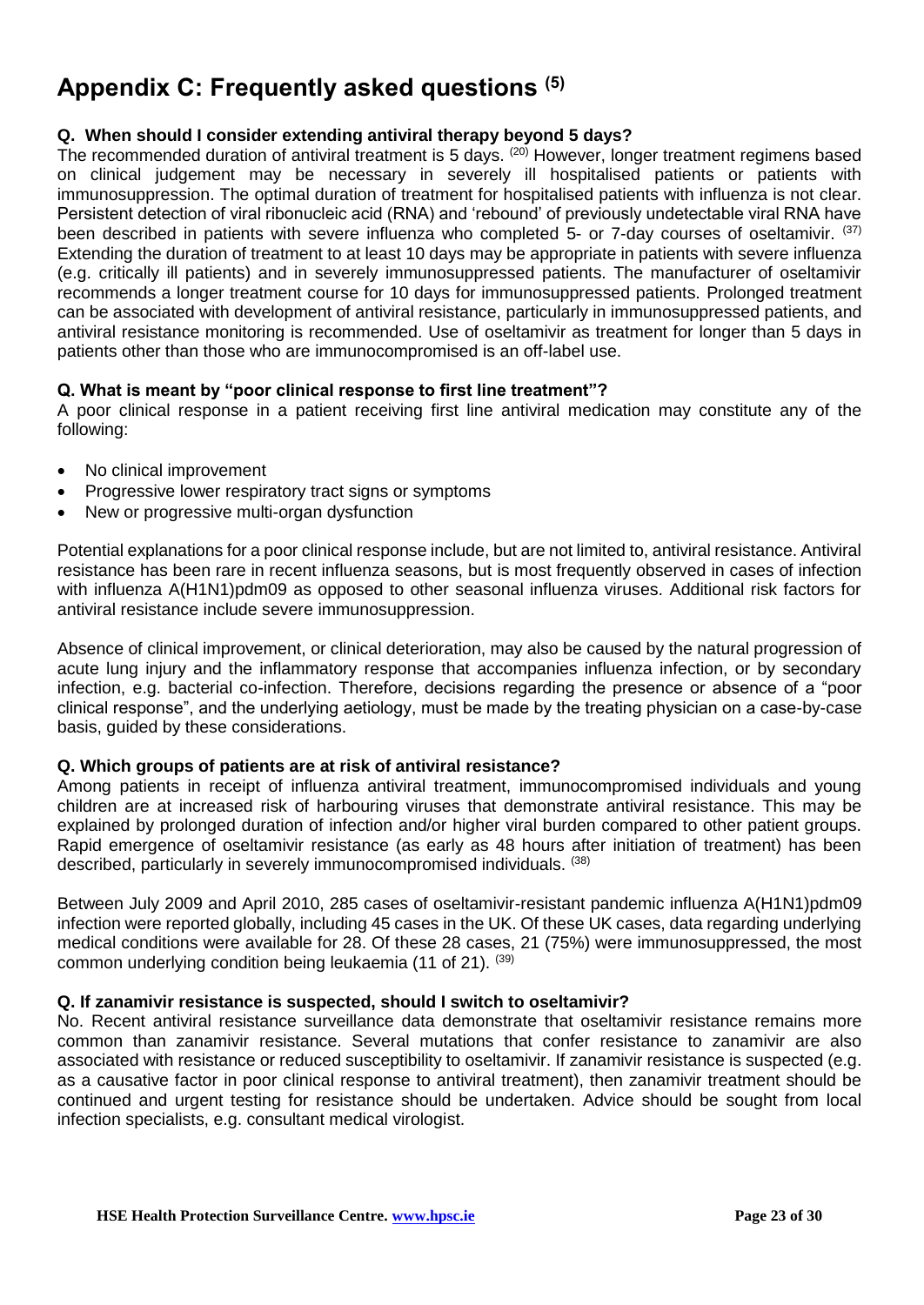#### **Q. What is the role of repeat sampling and laboratory testing in patients undergoing treatment with antiviral medication?**

It can be challenging to assess clinical improvement in specific patient groups that may demonstrate atypical or minimal clinical signs and symptoms, e.g. immunosuppressed patients, or may be unable to describe their symptoms, e.g. unconscious/ventilated patients. In such patients with confirmed influenza infection who are receiving antiviral therapy, repeat/"follow-up" sampling for detection of viral RNA by polymerase chain reaction (PCR) may be considered under the following circumstances:

- Clinical deterioration or unresolving illness despite at least 5 days of antiviral medication, potentially necessitating a prolonged duration of antiviral treatment
- Development of influenza illness while in receipt of prophylactic-dose antivirals; either test at time of symptom onset or test according to clinical deterioration

Repeat sampling is not routinely recommended in patient groups or clinical contexts beyond those described above.

When repeat testing has been performed due to suspected treatment failure, antiviral resistance testing on any positive sample should be considered, and is recommended if the patient is immunosuppressed. Comparing estimated viral load in the initial and repeat samples may be helpful in assessing the antiviral effect.

If oseltamivir resistance is suspected and further treatment is required, consider switching to zanamivir without awaiting results of resistance testing. Treatment interruption should be avoided as it may promote development of antiviral resistance.

If repeat/follow-up testing yields positive results, the need for ongoing IPC measures for inpatients must be considered by healthcare workers (HCW).

In some cases repeat testing may be undertaken when considering transfer of a patient with laboratory confirmed influenza from an isolation room to an open ward/unit. In this scenario, repeat testing requests should be discussed with the testing laboratory, as an immunofluorescence assay (IFA) may provide more useful information than PCR testing. This is because PCR testing detects residual viral RNA and is likely to remain positive in patients with influenza who are no longer infectious, but IFA only detects viable virus and is likely to be negative in patients who are no longer infectious, providing support for decisions to transfer such patients to an open ward/unit.

#### **Q. Should unvaccinated hospital-based healthcare workers (HCW) with no underlying illness be offered antiviral chemoprophylaxis?**

In the hospital setting, chemoprophylaxis is only recommended for at-risk groups and should not be considered as an alternative to vaccination. The use of prophylactic antivirals in individuals who are not in risk groups as an influenza outbreak control measure in the hospital setting is not recommended. HCWs who are not in risk groups may continue to work, using appropriate personal protective equipment (PPE), and should be advised to immediately report any signs or symptoms of illness. They should be promptly excluded from work if they develop any signs or symptoms of influenza/ILI. It is imperative that the importance of annual seasonal influenza vaccination, and non-attendance at work if unwell, is emphasised to HCWs.

#### **Q. What is the role of previous laboratory-confirmed influenza when a person presents with a new episode of ILI in the same influenza season?**

The two episodes of infection should be considered separately and treatment prescribed, if indicated, on both occasions. It is entirely possible that the first infection is with an influenza A virus and the subsequent infection is with an influenza B virus, or vice versa, or subsequent infection may be with a different A/subtype or B/lineage virus, or different circulating respiratory virus, so there would be no protective effect from the first exposure.

#### **Q. Should antiviral medication be offered in neonates exposed to mothers with seasonal influenza?**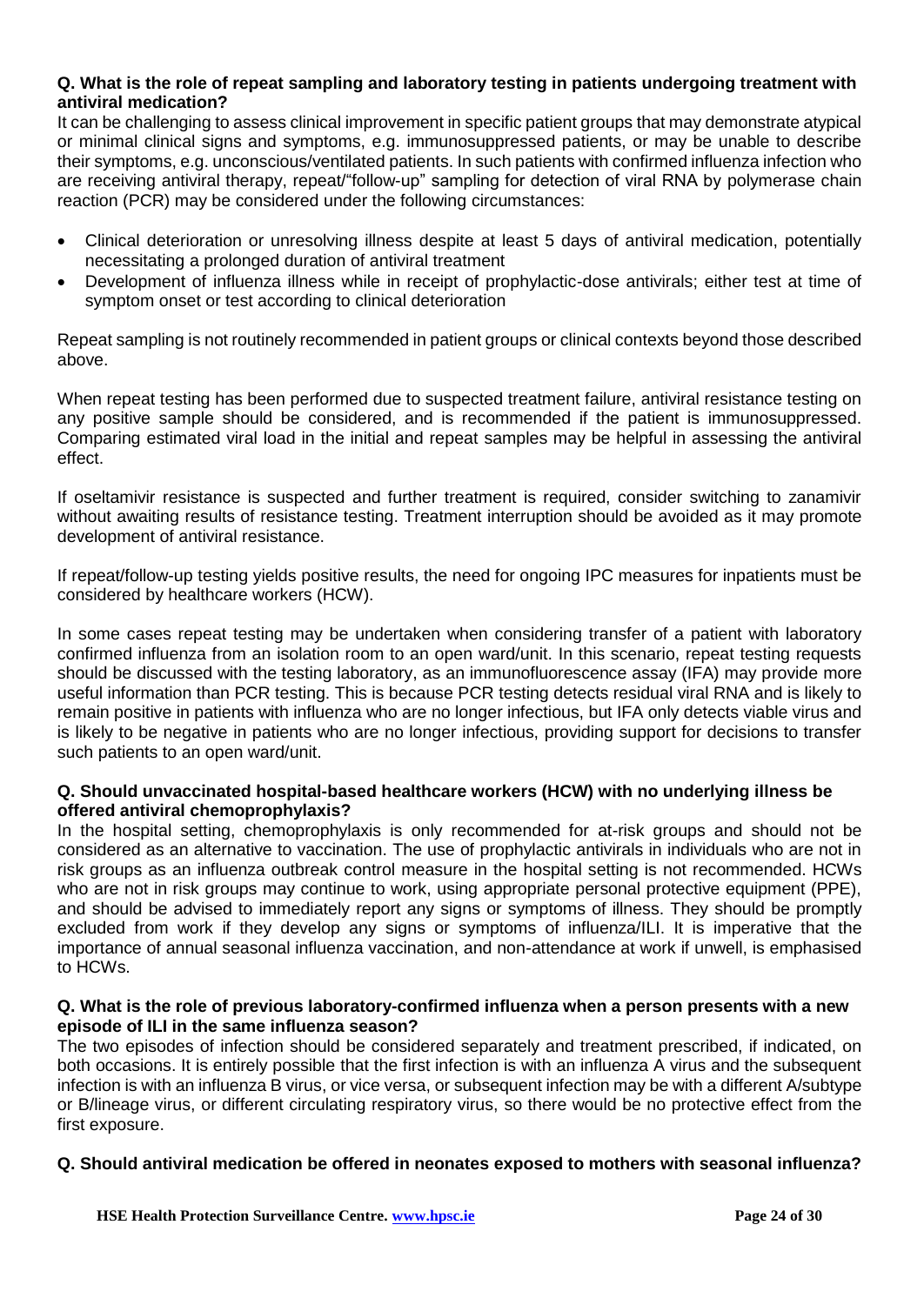As pregnancy confers increased risk of complicated influenza, antiviral treatment of a pregnant woman with seasonal influenza should be strongly considered, commensurate with recommendations outlined earlier in this guidance document. A particular clinical challenge arises with regard to the neonate if a pregnant woman develops laboratory confirmed seasonal influenza shortly before the onset of labour. The potential mode of transmission to the neonate in such a scenario is via direct contact with the infected respiratory secretions of the mother rather than via breastmilk.

There are limited data regarding seasonal influenza infection in neonates. The Influenza Clinical Information network (Flu-CIN) study reported severe outcomes in 9.3% of children aged less than 12 months in the UK who were hospitalised with influenza A(H1N1)pdm09 during the 2009-2010 pandemic. (40)

The Summary of Product Characteristics (SmPC) for oseltamivir oral suspension states that the medicine can be used for post-exposure prevention of influenza in infants aged over 1 year and for post exposure prophylaxis in infants during a pandemic influenza outbreak in those less than 1 year of age. Treatment of seasonal influenza in children, including full term neonates, is however, specified in the SmPC oseltamivir for capsules and oral suspension. Zanamivir inhaler is not licensed for treatment or prophylaxis in children less than 5 years of age.

There are three potential options which may be considered by mothers and clinicians in relation to neonates:

1. Oseltamivir oral suspension for post-exposure prophylaxis in the neonate, which may be an unlicensed indication if used outside a pandemic influenza outbreak.

As prophylaxis reduces but does not eliminate the risk of infection, infants should be closely monitored for signs and symptoms of Influenza. The mother should be advised of measures to reduce risk of transmission including respiratory hygiene and cough etiquette, use of a facemask during close contact and handwashing with soap and water, particularly before breast feeding or touching any other item that the neonate may come in contact with. If expressing breast milk using a pump, this should be cleaned as per the manufacturer's instructions.

2. Physical separation of the symptomatic mother and asymptomatic neonate until 5 days after symptom onset.

Disadvantages for the neonate would include not being able to benefit from breastfeeding-related transfer of immune factors and nutrients. These considerations should be included in the discussion with the mother. Women should be encouraged to express breastmilk so that the neonate can receive the benefits of breastmilk, and to maintain the mother's milk supply in order that breastfeeding can continue once mother and baby are reunited.

3. No prophylaxis for the neonate and no separation of neonate and mother.

This will require careful monitoring for symptoms of influenza, a discussion in advance with the mother about prompt antiviral treatment of the neonate, and advance arrangements for rapidly accessing oseltamivir oral suspension if required (as this is more readily available via hospital pharmacies than community pharmacies). There should also be consideration of laboratory testing of a symptomatic neonate, as per existing local arrangements. In this situation, the mother should be advised of measures to reduce risk of transmission, including respiratory hygiene and cough etiquette, use of personal protective equipment such as a facemasks, and handwashing with soap and water, particularly before breast feeding or touching any other item that the neonate may come in contact with. If expressing breast milk using a pump, this should be cleaned as per the manufacturer's instructions.

Decisions regarding the most appropriate course of action should be made on a case-by-case basis and are likely to involve detailed discussion between the mother and physician regarding the relative advantages and disadvantages of each potential option. This advice does not constitute a specific endorsement of the routine use of oseltamivir oral suspension for prophylaxis in neonates, but recognises that this may occur as an off-label use in specific circumstances. Such clinical scenarios highlight the importance of seasonal influenza vaccination of pregnant women; previous research has shown that this was 71% effective in preventing influenza infection in infants aged less than 6 months in England. (41,42)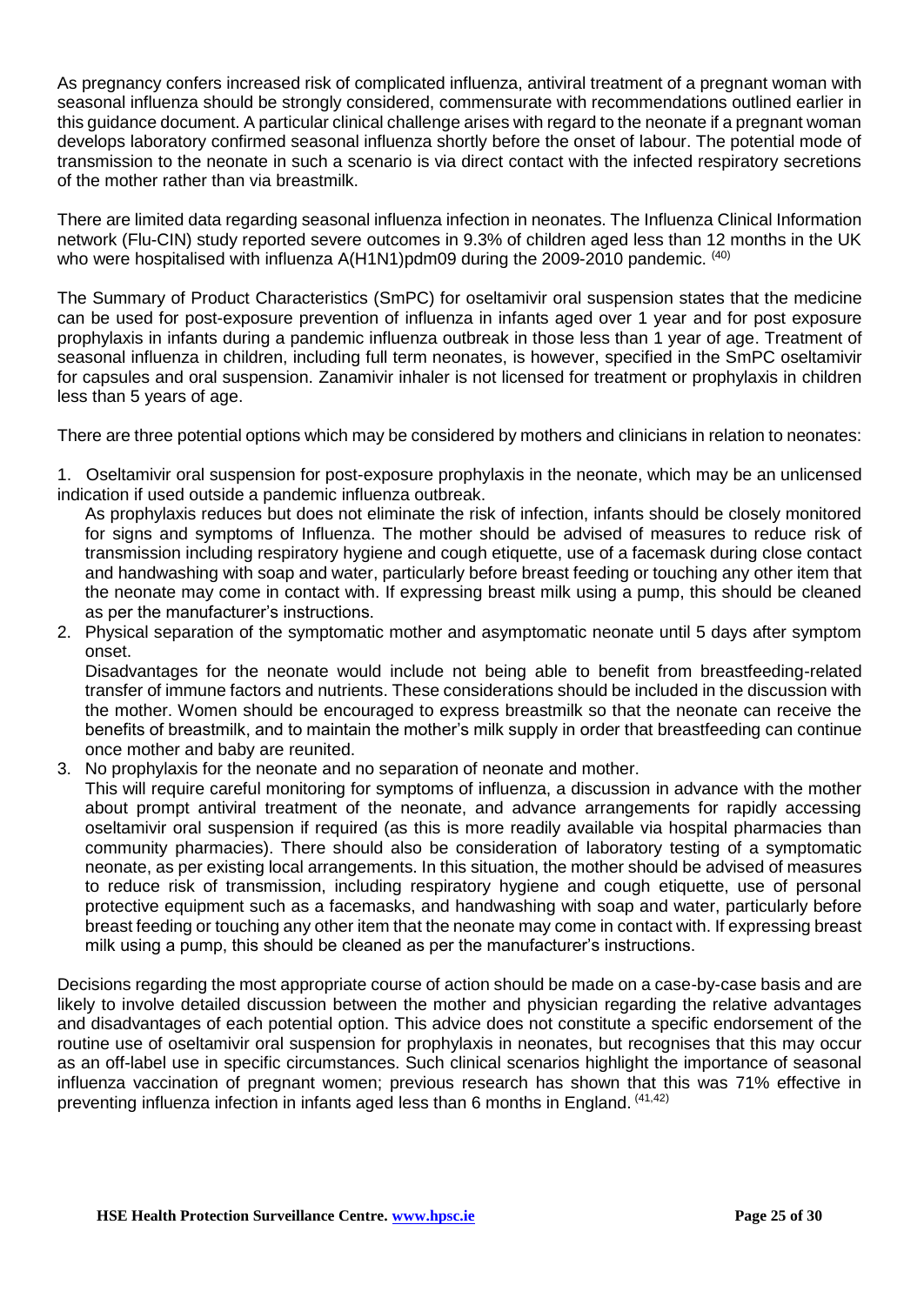#### **Q. Should diagnostic sampling for influenza be performed when commencing antiviral postexposure prophylaxis?**

When a decision has been made to administer antiviral prophylaxis to immunosuppressed and critically ill patients who are identified as close contacts of a confirmed case, diagnostic sampling of these contacts for influenza virus detection is recommended before or at the time of commencing antiviral prophylaxis. Please note this only pertains to the afore mentioned groups of patients and is not routinely undertaken.

This is based on expert advice as symptoms and signs of influenza may be absent, minimal or atypical in these patient groups, or may be difficult to assess due to their clinical status. It is important to note that prophylactic doses of antivirals can promote antiviral resistance in patients already infected with influenza virus, especially when there is underlying immunosuppression.

While prophylaxis should not be postponed while the results of influenza testing are awaited, influenza virus testing should be expedited. If testing demonstrates that a patient in receipt of a prophylactic dose of an antiviral is actually infected with influenza virus, then prophylaxis should be stopped and treatment-dose antivirals should be commenced immediately. Any prophylactic doses received should not be counted when determining the duration of treatment-dose antivirals.

Following the positive influenza test result, physicians and HCWs should assess the need to continue transmission based precautions beyond the recommended period of seven days on a case by case basis as it is not possible to predict duration of viral shedding for this cohort of patients. Cessation of transmissionbased precautions will need to be considered locally by an infection specialist, on a case by case basis.

#### **Q. Should the standard treatment dose of oseltamivir be doubled ("double-dosing")** w**hen treating patients with severe illness caused by seasonal influenza infection?**

An increase in dosage is no longer recommended in patients with severe illness caused by influenza A virus infection, due to a lack of evidence that it is any more effective than standard dosing.  $^{(43)}$ 

Although it has been previously reported that higher inhibitory concentrations of oseltamivir carboxylate are required to produce an effect on Influenza B in in-vitro tests <sup>(43,44)</sup>, there is insufficient evidence to support double-dosing in patients with Influenza B in vivo.<sup>(45)</sup>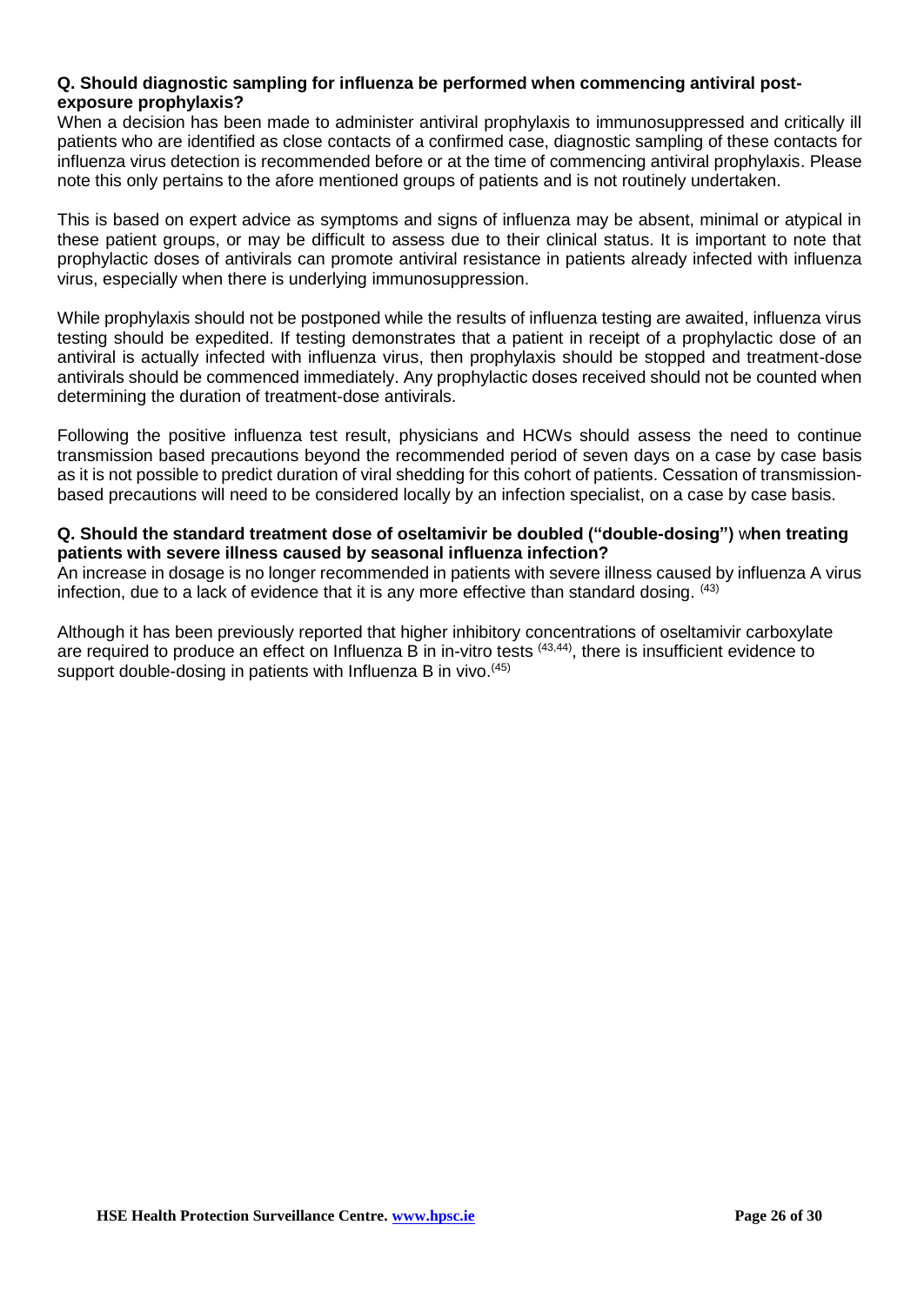# **References**

- <span id="page-26-0"></span>1. Cochrane Acute Respiratory Infections Group (2014). Neuraminidase inhibitors for preventing and treating influenza in healthy adults and children: <http://onlinelibrary.wiley.com/doi/10.1002/14651858.CD008965.pub4/abstract>
- 2. Centers for Disease Prevention and Control (USA) (April 10th 2014). CDC Recommendations for Influenza Antiviral Medications Remain Unchanged. [https://www.cdc.gov/media/haveyouheard/stories/Influenza\\_antiviral2.htm](https://www.cdc.gov/media/haveyouheard/stories/Influenza_antiviral2.htm)
- 3. Centers for Disease Prevention and Control (USA) (January 16th 2018). Prompt Use of Antivirals is Key this Flu Season. <https://www.cdc.gov/features/flu-antivirals/index.html>
- 4. Infectious Disease Society of America. (April 2014). Statement by the Infectious Disease Society of America (IDSA) on the recent publication on "Neuraminidase inhibitors for preventing and treating influenza in healthy adults and children". [https://www.healio.com/pediatrics/influenza/news/online/%7Ba0c96499-e0c3-409a-9d59-](https://www.healio.com/pediatrics/influenza/news/online/%7Ba0c96499-e0c3-409a-9d59-538131ed73c0%7D/controversy-surrounds-recent-papers-on-use-of-neuraminidase-inhibitors-for-influenza) [538131ed73c0%7D/controversy-surrounds-recent-papers-on-use-of-neuraminidase](https://www.healio.com/pediatrics/influenza/news/online/%7Ba0c96499-e0c3-409a-9d59-538131ed73c0%7D/controversy-surrounds-recent-papers-on-use-of-neuraminidase-inhibitors-for-influenza)[inhibitors-for-influenza](https://www.healio.com/pediatrics/influenza/news/online/%7Ba0c96499-e0c3-409a-9d59-538131ed73c0%7D/controversy-surrounds-recent-papers-on-use-of-neuraminidase-inhibitors-for-influenza)
- 5. Public Health England (November 2021). Guidance on use of antiviral agents for the treatment and prophylaxis of seasonal influenza version 11. Available at: [https://assets.publishing.service.gov.uk/government/uploads/system/uploads/attachment\\_da](https://assets.publishing.service.gov.uk/government/uploads/system/uploads/attachment_data/file/1037465/ukhsa-guidance-antivirals-influenza-11v4.pdf) [ta/file/1037465/ukhsa-guidance-antivirals-influenza-11v4.pdf](https://assets.publishing.service.gov.uk/government/uploads/system/uploads/attachment_data/file/1037465/ukhsa-guidance-antivirals-influenza-11v4.pdf)
- 6. European Centre for Disease Prevention and Control. ECDC Scientific Advice. Expert opinion on neuraminidase inhibitors for the prevention and treatment of influenza. Review of recent systematic reviews and meta-analyses. ECDC, August 14<sup>th</sup> 2017. Available at [https://ecdc.europa.eu/en/publications-data/expert-opinion-neuraminidase-inhibitors](https://ecdc.europa.eu/en/publications-data/expert-opinion-neuraminidase-inhibitors-prevention-and-treatment-influenza-review)[prevention-and-treatment-influenza-review](https://ecdc.europa.eu/en/publications-data/expert-opinion-neuraminidase-inhibitors-prevention-and-treatment-influenza-review)
- 7. Centers for Disease Control and Prevention. Antiviral agents for the treatment and chemoprophylaxis of influenza: Recommendations of the Advisory Committee on Immunisation Practices (ACIP). Morbidity and Mortality Report, Recommendations and Reports/Vol 60/No. 1. January 21<sup>st</sup> 2011. Available at[:http://www.cdc.gov/mmwr/preview/mmwrhtml/rr6001a1.htm](http://www.cdc.gov/mmwr/preview/mmwrhtml/rr6001a1.htm)
- 8. National Immunisation Advisory Committee. Immunisation Guidelines for Ireland, 2013. Chapter 11, Influenza (Updated October 2021). <http://www.hse.ie/eng/health/immunisation/hcpinfo/guidelines/chapter11.pdf>
- 9. Scientific Advisory Group for Emergencies (SAGE) (2020). Summary of the effectiveness and harms of different non-pharmaceutical interventions, 21 September 2020 Available at: S0769 Summary of effectiveness and harms of NPIs.pdf (publishing.service.gov.uk)
- 10. Academy of Medical Sciences. (2020) 'Preparing for a challenging winter 2020 to 2021' 14 July 2020 Available at: <https://acmedsci.ac.uk/file-download/51353957>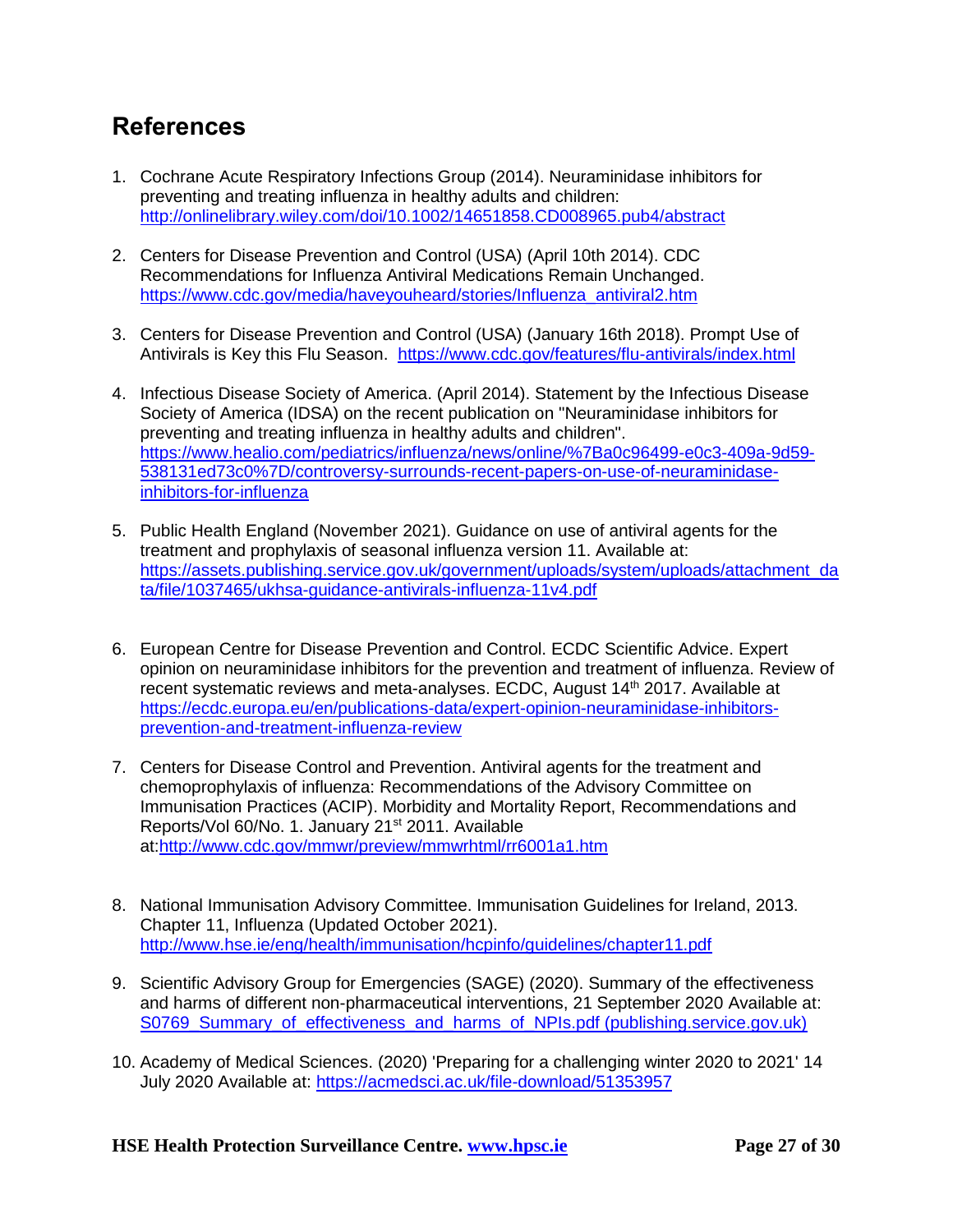- 11. Stowe J, Tessier E, Zhao H, et al. Interactions between SARS-CoV-2 and influenza, and the impact of coinfection on disease severity: a test-negative design. International Journal of Epidemiology. 2021 Aug;50(4):1124-1133.
- 12. Hsu J, Santesso N, Mustafa R, Brozek J, Chen YL, Hopkins JP et al.Antivirals for treatment of influenza; a systematic review and meta-analysis of observational studies. Ann Intern Med. 2012 Apr 3; 156(7):512-524.
- 13. Dobson J, Whitley RJ, Pocock S, Monto AS. Oseltamivir treatment for adults: a metaanalysis of randomised controlled trials. The Lancet; Volume 385, No. 9979, p1729-1737, 2 May 2015.
- 14. Siston AM , Rasmussen SA, Honein MA, Fry AM, Seib K, Callaghan WM et al. Pandemic H1N1 Influenza in Pregnancy Working Group. Pandemic 2009 influenza A(H1N1) virus illness among pregnant women in the United States. JAMA 2010 April 21; 303(15): 1517-25.
- 15. Yu H, Feng Z, Uyeki TM, Liao Q, Zhou L et al. Risk factors for severe illness with 2009 pandemic influenza A (H1N1) virus infection in China. Clin Infect Dis. 2011 Feb 15; (52)4:457-65.
- 16. Centers for Disease Control and Prevention. Oseltamivir-resistant novel influenza A(H1N1) virus infection in two immunosuppressed patients-Seattle, Washington, 2009. MMWR 2009;58:893-6.
- 17. Muthuri et al (2014). Effectiveness of neuraminidase inhibitors in reducing mortality in patients admitted to hospital with influenza A (H1N1) pdm09 virus infection: a meta-analysis of individual participant data. Lancet Respirator Medicine; 2014 May ; 2(5): 395-404.
- 18. Le QM, Wertheim HF, Tran ND et al. A community cluster of oseltamivir-resistant cases of 2009 H1N1 influenza. N Engl J Med 2010;362:86-7.
- 19. Ariano RE, Sitar DS, Zelenitsky SA, et al. Enteric absorption and pharmacokinetics of oseltamivir in critically ill patients with pandemic (H1N1) influenza. CMAJ 2010;182:357–63.
- 20. Harper SA, Bradley JS, England JA et al. Seasonal influenza in adults and childrendiagnosis, treatment and chemoprophylaxis and institutional outbreak management: clinical guidelines of the Infectious Diseases Society of America. Clin Infect Dis 2009;48:1003-32.
- 21. Acosta EP, Jester P, Gal P et al (2010). Oseltamivir Dosing in Influenza in Premature Neonates. J Infect Dis; 2010, 202(4): 563-566. <https://www.ncbi.nlm.nih.gov/pubmed/20594104>
- 22. McPherson C, Warner B, Hunstad DA et al. (2012). Oseltamivir Dosing in Premature Infants. J Infect Dis. 2012, 206(6): 847-850.<https://www.ncbi.nlm.nih.gov/pubmed/22807525>
- 23. Centers for Disease Control and Prevention (2021). Influenza Antiviral Medications: Summary for Clinicians[.https://www.cdc.gov/flu/professionals/antivirals/summary](https://www.cdc.gov/flu/professionals/antivirals/summary-clinicians.htm)[clinicians.htm](https://www.cdc.gov/flu/professionals/antivirals/summary-clinicians.htm)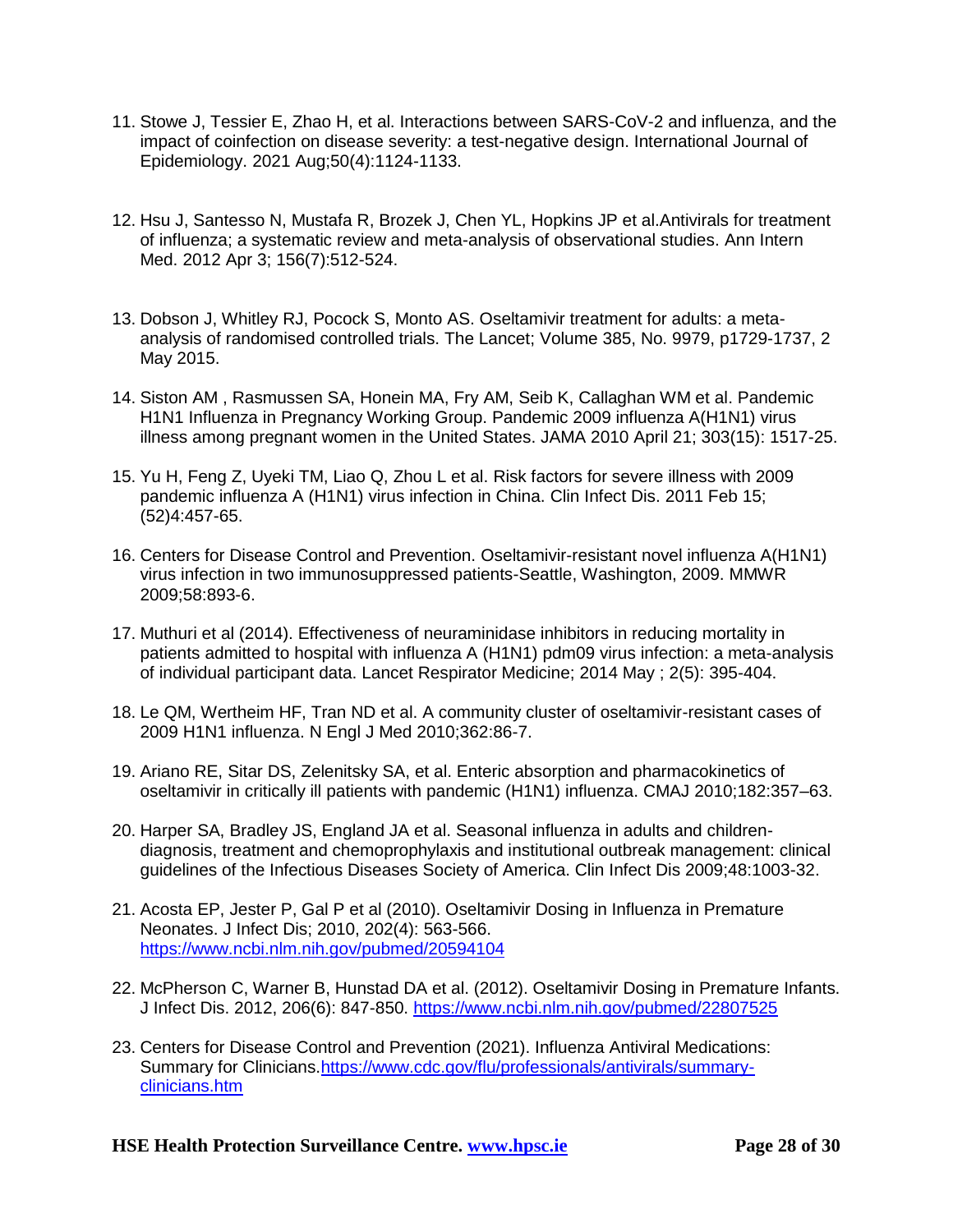- 24. Pai MP, Lodise TP Jr (2011). Oseltamivir and oseltamivir carboxylate pharmacokinetics in obese adults: dose modification for weight is unnecessary. Antimicrob Agents Chemother. 2011; 66:2083-2091.<http://www.ncbi.nlm.nih.gov/pubmed/21930881>
- 25. Thorne-Humphry LM et al. (2011). Oseltamivir pharmacokinetics in morbid obesity (OPTIMO trial). J Antimicrob Chemother 2011;66:2083-2091. <https://www.ncbi.nlm.nih.gov/pubmed/21700623>
- 26. Jittamlal P et al. (2014). Pharmacokinetics of orally administered oseltamivir in healthy obese and non-obese Thai subjects. Antimicrob Agents Chemother 2014 Volume 58 Number 3: 1615-1621.<http://www.ncbi.nlm.nih.gov/pubmed/24366750>
- 27. Lee et al (2013). A prospective intervention study on higher dose oseltamivir treatment in patients hospitalised with influenza A and B infections. Clinical Infectious Diseases. 2013 Dec: 57(11): 1511-9.
- 28. South East Asia Infectious Disease Research Network (2013). Effect of double dose oseltamivir on clinical and virological outcomes in children and adults admitted to hospital with severe influenza: double blind randomized controlled trial. British Medical Journal. 2013 May 30: 346.
- 29. Welliver R, Monto AS, Carewicz O et al. Effectiveness of oseltamivir in preventing influenza in household contacts: a randomized controlled trial. JAMA 2001;285:748-54.
- 30. Monto AS, Pichichero ME, Blanckenberg SJ et al. Zanamivir prophylaxis: an effective strategy for the prevention of influenza types A and B within households. J Infect Dis 2002;186:1582-8.
- 31. Centers for Disease Control and Prevention (2021). Recommendations for Obstetric Health Care Providers related to use of antiviral medications in the treatment and prevention of influenza. [http://www.cdc.gov/flu/professionals/antivirals/avrec\\_ob.htm](http://www.cdc.gov/flu/professionals/antivirals/avrec_ob.htm)
- 32. National Institute for Health and Care Excellence (2008). Oseltamivir, amantadine and zanamivir for the prophylaxis of influenza.<http://guidance.nice.org.uk/TA158>
- 33. Dunstan HJ, Mill AC, Stephens S, Yates LM, Thomas SH (2014). Pregnancy outcome following maternal use of zanamivir or oseltamivir during the 2009 influenza A/H1N1 pandemic: a national prospective surveillance study BJOG. 2014 Jun;121(7):901-6. <https://www.ncbi.nlm.nih.gov/pubmed/24602087>
- 34. Wollenhaupt M, Chandrasekaran A, Tomianovic D (2014). The safety of oseltamivir in pregnancy: an updated review of post-marketing data. Pharmacoepidemiol Drug Saf. 2014 Oct;23(10):1035-42. <http://www.ncbi.nlm.nih.gov/pubmed/24995623>
- 35. Roche Products Limited (2021) Summary of Product Characteristics for Tamiflu https://www.hpra.ie/homepage/medicines/medicines-information/find-amedicine/results?query=tamiflu&field=
- 36. GlaxoSmithKline (2019) SmPC for Relenza 5mg/dose inhalation powder https://www.hpra.ie/homepage/medicines/medicines-information/find-a-